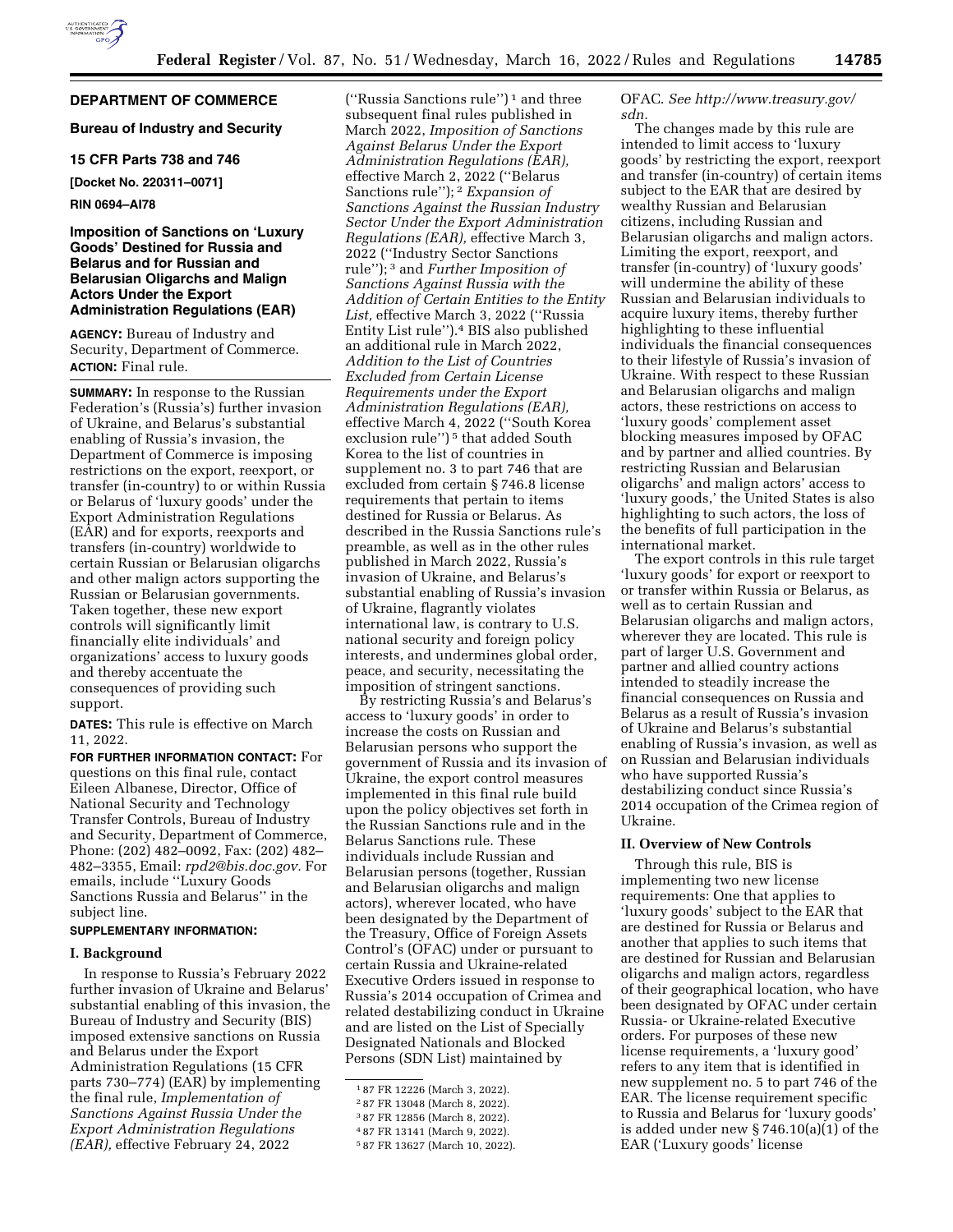requirements for Russia and Belarus) (Embargoes and Other Special Controls). The license requirement specific to the designated Russian and Belarusian oligarchs and malign actors for 'luxury goods' is added under new § 746.10(a)(2) of the EAR (Worldwide license requirement for 'luxury goods' for designated Russian and Belarusian oligarch and malign actors).

The new license requirements set forth in paragraphs (a)(1) and (2) apply to the 'luxury goods' identified in supplement no. 5 to part 746. The difference between the two new license requirements is that while the license requirements under paragraph (a)(1) apply to exports and reexports to Russia and Belarus or transfers within Russia and Belarus, regardless of the end user, the license requirement under paragraph (a)(2) is a worldwide license requirement that applies to Russian and Belarusian oligarchs and malign actors designated by OFAC pursuant to certain specified Executive Orders, as described further below.

A very limited number of license exceptions described in § 746.10(c)(1) and (2) may be used to overcome the license requirements in § 746.10(a)(1) if all of the applicable requirements of the license exceptions can be met. No license exceptions are available to overcome the license requirements in § 746.10(a)(2). When a license is required, applications for such items will be subject to a policy of denial.

### **III. Amendments to the Export Administration Regulations (EAR)**

*A. Sanctions on 'Luxury Goods' Destined for Russia or Belarus and for Russian or Belarusian Oligarchs and Malign Actors* 

Addition of Expansive License Requirements, Restrictive License Review Policies, and Restrictions on License Exception Eligibility for 'Luxury Goods' Destined for Russia or Belarus and for Russian or Belarusian Oligarchs and Malign Actors Worldwide

This final rule adds a new § 746.10 ('Luxury goods' sanctions against Russia and Belarus and Russian and Belarusian Oligarchs and Malign Actors). This new section consists of two new license requirements added under paragraphs (a)(1) and (2). This rule also adds paragraph (b) to § 746.10 to specify the license review policy for the new license requirements under paragraphs  $(a)(1)$  and  $(2)$ . Additionally, this rule adds paragraph (c) to § 746.10 to exclude the use of EAR license exceptions to overcome the license requirements under new paragraphs (a)(1) and (2), except for the limited

number of license exceptions identified under paragraphs (c)(1) and (2). Finally, this rule adds supplement no. 5 to part 746 that identifies the 'luxury goods' that are subject to the license requirements under paragraphs (a)(1) and (2) to § 746.10. These changes are described in greater detail below.

1. Section 746.10(a)(1) 'Luxury Goods' License Requirements for Russia and Belarus

This rule adds new paragraph (a)(1) that imposes license requirements for exports and reexports to or transfers within Russia and Belarus of the 'luxury goods' identified in new supplement no. 5 to part 746. This license requirement is in addition to license requirements specified on the Commerce Control List (CCL) in supplement no. 1 to part 774 of the EAR and in other provisions of the EAR, including part 744 and §§ 746.5 and 746.8. New supplement no. 5 to part 746, which is also added to the EAR in this rule, is the listing of the 'luxury goods' that are subject to a license requirement under paragraphs (a)(1) and (2), as described below.

2. Section 746.10(a)(2) Worldwide License Requirement for 'Luxury Goods' for Russian or Belarusian Oligarch and Malign Actors

This rule adds paragraph (a)(2) to impose license requirements for exports and reexports to or transfers (incountry), of 'luxury goods' identified in new supplement no. 5 to part 746, to certain Russian and Belarusian oligarchs and malign actors (as described below), wherever located. This license requirement is in addition to license requirements specified on the CCL in supplement no. 1 to part 774 of the EAR and in other provisions of the EAR, including part 744 and §§ 746.5 and 746.8.

The Russian and Belarusian oligarchs and malign actors to whom this new license requirement under paragraph (a)(2) applies are individuals who have been designated by OFAC under or pursuant to seven Executive orders and identified on the SDN List. The applicable SDN List identifiers for persons designated pursuant to these seven Executive Orders are: [RUSSIA-EO14024], [UKRAINE-EO13660], [UKRAINE-EO13661], [UKRAINE-EO13662], [UKRAINE-EO13685], [BELARUS], and [BELARUS-EO14038]. The license requirement applies to exports, reexports, or transfers (incountry) worldwide of any 'luxury good' ''subject to the EAR'' identified in supplement no. 5 to this part that is destined for any designated Russian or Belarusian oligarch or malign actor, or

in situations in which a party to the transaction is a Russian or Belarusian oligarch or malign actor who has been designated in or pursuant to one of the specified Executive orders. This rule specifies that for purposes of paragraph (a)(2), an 'oligarch or malign actor' is any natural person that is designated on the SDN List with any of the designations referenced in paragraph  $(a)(2)$ .

This rule also adds a note to paragraph (a) to specify that for purposes of paragraphs (a)(1) and (2), a 'luxury good' means any item that is identified in supplement no. 5 to part 746. BIS estimates that these new controls in  $\S 746.10(a)(1)$  and  $(2)$  will result in an additional 750 license applications being submitted to BIS annually.

3. Licensing Policy for Applications Required Under § 746.10

Under paragraph (b) (Licensing Policy) of § 746.10, applications for export or reexport to or transfer within Russia or Belarus that require a license under new paragraph (a)(1), and applications for exports, reexports, or transfers (in-country) worldwide that are destined for Russian or Belarusian oligarchs and malign actors that are subject to the new license requirement (or in situations in which the latter are parties to the transaction as described in § 748.5(c) through (f) of the EAR) that require a license under new paragraph (a)(2) will be reviewed under a policy of denial.

4. License Exceptions for § 746.10 License Requirements

Under paragraph (c) (License Exceptions), this rule specifies that a limited number of license exceptions may overcome the license requirements in  $\S 746.10(a)(1)$  for transactions involving Russia or Belarus. Specifically, the only license exceptions that are available to overcome the license requirements in § 746.10(a)(1) are as follows: License Exception BAG, excluding firearms and ammunition (paragraph (e)), § 740.14; and License Exception AVS for saloon stores and supplies under  $\S 740.15(b)(3)(v)$ , excluding saloon stores and supplies for any aircraft registered in, owned, or controlled by, or under charter or lease by Russia, Belarus or a national of Russia or Belarus. The limited AVS eligibility is included to cover third country airlines flying to Russia or Belarus.

This rule also specifies that no license exceptions may overcome the license requirements in  $\S 746.10(a)(2)$  that apply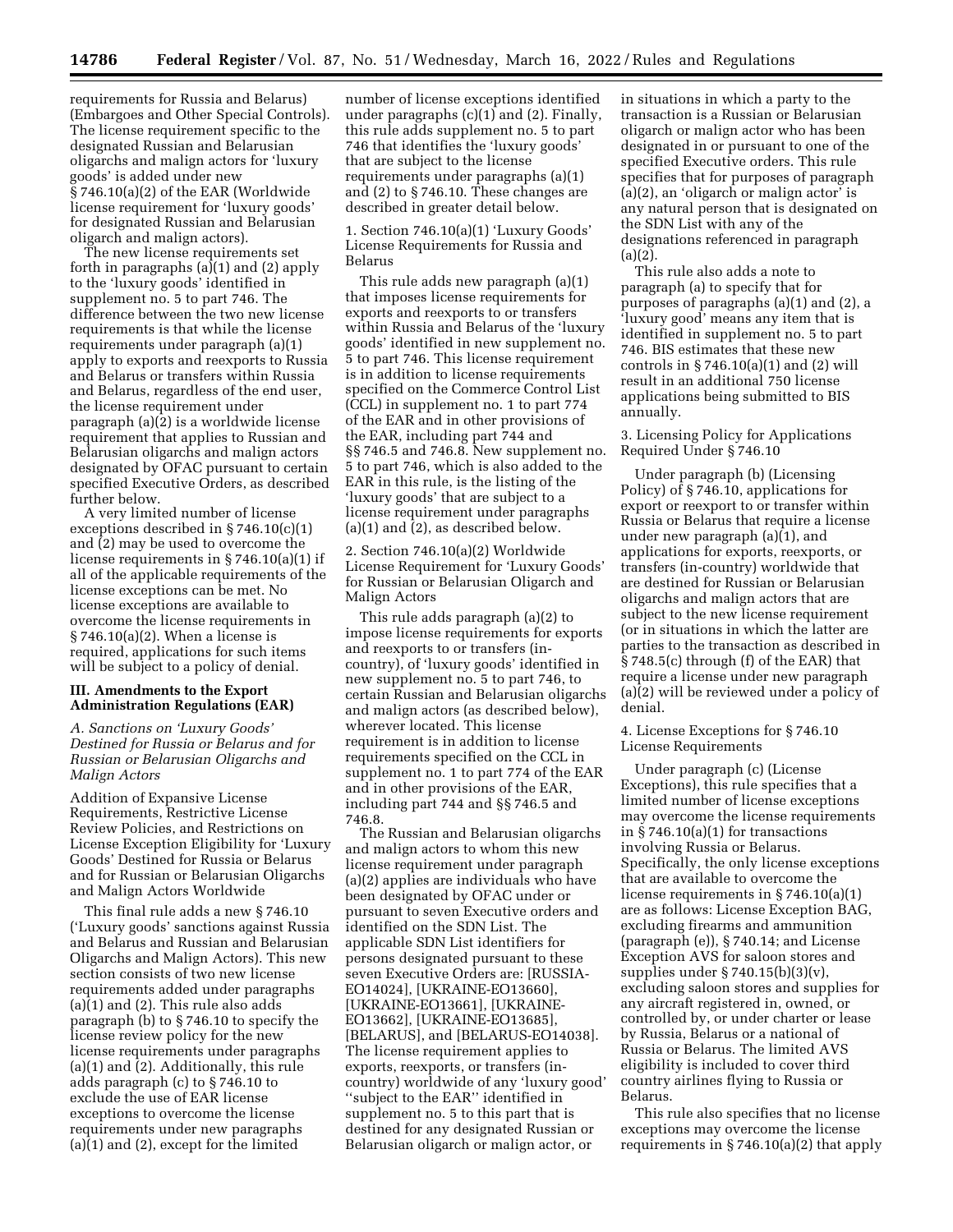to the designated Russian and Belarusian oligarchs and malign actors.

5. Addition of New Supplement To Identify 'Luxury Goods' for Purposes of § 746.10

This final rule adds a new supplement no. 5 to part 746: 'Luxury Goods' that Require a License for Export, Reexport, and Transfer (In-Country) to or within Russia or Belarus Pursuant to § 746.10(a)(1) and (2). This supplement is the listing of the 'luxury goods' that are subject to the license requirements under paragraphs (a)(1) and (2) of § 746.10. This supplement includes three columns consisting of the Schedule B, 2-Digit Chapter Headings, and 10-Digit Commodity Descriptions and Per Unit Wholesale Price in the U.S. if applicable. This new supplement will assist exporters, reexporters, and transferors in determining whether an item at issue falls within the scope of this supplement no. 5 to part 746 and consequently will require a license under § 746.10(a)(1) and (2) of the EAR.

#### *C. Conforming Changes*

Based on the foregoing changes to the EAR, this final rule also makes certain conforming revisions to the Commerce Country Chart in supplement no. 1 to part 738.

#### 1. Commerce Country Chart Changes

In supplement no. 1 to part 738 (Commerce Country Chart), as a conforming change, this final rule revises footnote 6 to add a reference to § 746.10 of the EAR for additional license requirements for exports, reexports, or transfers (in-country) to or within Russia or Belarus involving 'luxury goods' ''subject to the EAR'' that are identified in supplement no. 5 to part 746 of the EAR, to facilitate exporters', reexporters', and transferors' awareness of the need to review the license requirements in § 746.10.

#### Savings Clause

For the changes being made in this final rule, shipments of items removed from eligibility for a License Exception or export, reexport, or transfer (incountry) without a license (NLR) as a result of this regulatory action that were en route aboard a carrier to a port of export, reexport, or transfer (in-country), on March 11, 2022, pursuant to actual orders for export, reexport, or transfer (in-country) to or within a foreign destination, may proceed to that destination under the previous eligibility for a License Exception or export, reexport, or transfer (in-country) without a license (NLR).

#### **Export Control Reform Act of 2018**

On August 13, 2018, the President signed into law the John S. McCain National Defense Authorization Act for Fiscal Year 2019, which included the Export Control Reform Act of 2018 (ECRA) (codified, as amended, at 50 U.S.C. 4801–4852). ECRA provides the legal basis for BIS's principal authorities and serves as the authority under which BIS issues this rule. The International Emergency Economic Powers Act (IEEPA) (codified, as amended, at 50 U.S.C. 1701 *et seq.*) and the Executive Order on Prohibiting Certain Imports, Exports, and New Investment with Respect to Continued Russian Federation Aggression, dated March 11, 2022 also serve as additional authorities for this rule. To the extent it applies to certain activities that are the subject of this rule, the Trade Sanctions Reform and Export Enhancement Act of 2000 (TSRA) (codified, as amended, at 22 U.S.C. 7201–7211) also serves as authority for this rule.

#### **Rulemaking Requirements**

1. This final rule is not a ''significant regulatory action'' because it ''pertain[s]'' to a ''military or foreign affairs function of the United States'' under sec. 3(d)(2) of Executive Order 12866.

2. Notwithstanding any other provision of law, no person is required to respond to, nor shall any person be subject to a penalty for failure to comply with, a collection of information subject to the requirements of the Paperwork Reduction Act of 1995 (44 U.S.C. 3501 *et seq.*) (PRA), unless that collection of information displays a currently valid Office of Management and Budget (OMB) Control Number. This rule involves three collections of information. BIS believes there will be minimal burden changes to two of these collections—Five-Year Records Retention Requirement for Export Transactions and Boycott Actions (OMB control number 0694–0096) and Automated Export System (AES) Program (OMB control number 0607– 0152).

However, ''Multi-Purpose Application (OMB control number 0694–0088) will exceed existing estimates currently associated with this collection as the respondent burden will increase the estimated number of submissions by 750 for license applications submitted annually to BIS. BIS estimates the burden hours associated with this collection would increase by 382 (*i.e.,*  750 applications  $\times$  30.6 minutes per response) for a total estimated cost increase of \$11,460 (*i.e.,* 382 hours × \$30

per hour). The \$30 per hour cost estimate for OMB control number 0694– 0088 is consistent with the salary data for export compliance specialists currently available through glassdoor.com (glassdoor.com estimates that an export compliance specialist makes \$55,280 annually, which computes to roughly \$26.58 per hour). Consistent with 5 CFR 1320.13, BIS requested, and OMB has approved, emergency clearance for an increase in the burden estimate due to the additional license requirements imposed by this rule.

3. This rule does not contain policies with federalism implications as that term is defined in Executive Order 13132.

4. Pursuant to section 1762 of the Export Control Reform Act of 2018 (50 U.S.C. 4821) (ECRA), this action is exempt from the Administrative Procedure Act (APA) (5 U.S.C. 553) requirements for notice of proposed rulemaking, opportunity for public participation, and delay in effective date. While section 1762 of ECRA provides sufficient authority for such an exemption, this action is also independently exempt from these APA requirements because it involves a military or foreign affairs function of the United States (5 U.S.C. 553(a)(1)).

5. Because a notice of proposed rulemaking and an opportunity for public comment are not required to be given for this rule by 5 U.S.C. 553, or by any other law, the analytical requirements of the Regulatory Flexibility Act, 5 U.S.C. 601, *et seq.,* are not applicable. Accordingly, no regulatory flexibility analysis is required and none has been prepared.

#### **List of Subjects**

*15 CFR Part 738* 

# Exports.

#### *15 CFR Part 746*

Exports, Reporting and recordkeeping requirements.

For the reasons stated in the preamble, parts 738 and 746 of the Export Administration Regulations (15 CFR parts 730 through 774) are amended as follows:

# **PART 738—COMMERCE CONTROL LIST OVERVIEW AND THE COUNTRY CHART**

■ 1. The authority citation for 15 CFR part 738 continues to read as follows:

**Authority:** 50 U.S.C. 4801–4852; 50 U.S.C. 4601 *et seq.*; 50 U.S.C. 1701 *et seq.*; 10 U.S.C. 8720; 10 U.S.C. 8730(e); 22 U.S.C. 287c; 22 U.S.C. 2151 note; 22 U.S.C. 3201 *et seq.*; 22 U.S.C. 6004; 42 U.S.C. 2139a; 15 U.S.C. 1824;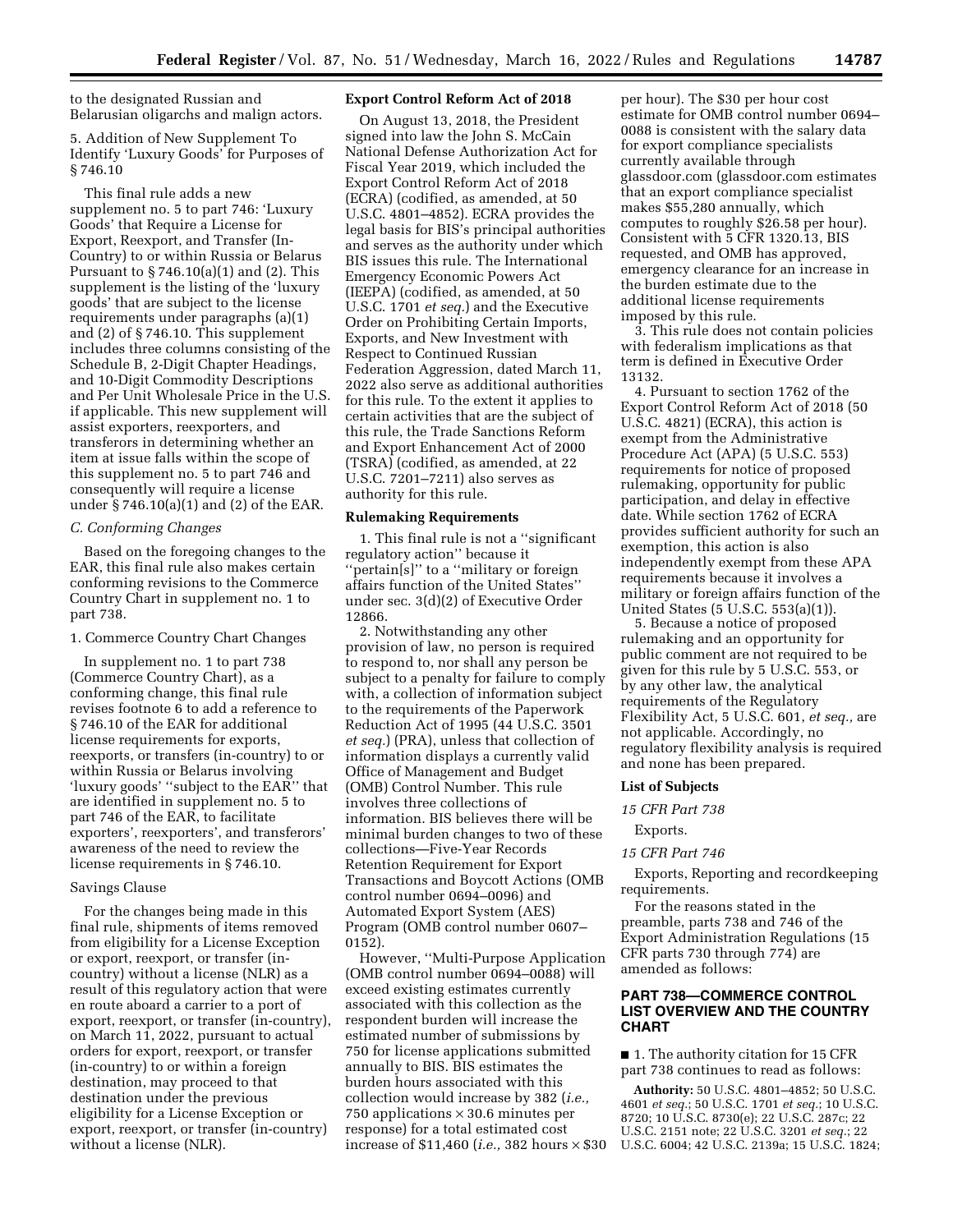50 U.S.C. 4305; 22 U.S.C. 7201 *et seq.*; 22 U.S.C. 7210; E.O. 13026, 61 FR 58767, 3 CFR, 1996 Comp., p. 228; E.O. 13222, 66 FR 44025, 3 CFR, 2001 Comp., p. 783.

■ 2. Supplement no. 1 to part 738 is amended by revising footnote 6 to read as follows:

# **Supplement No. 1 to Part 738— Commerce Country Chart**

\* \* \* \* \* \* \* 6 See § 746.5 of the EAR for additional license requirements under the Russian industry sector sanctions for ECCNs 0A998, 1C992, 3A229, 3A231, 3A232, 6A991, 8A992, and 8D999 and items identified in supplements no. 2 and no. 4 to part 746 of the EAR. See § 746.8 of the EAR for Sanctions against Russia and Belarus, including additional license requirements for items listed in any ECCN in Categories 3, 4, 5, 6, 7, 8, or 9 of the CCL. See § 746.10 of the EAR for additional license requirements that apply to Russia and Belarus and to certain Russian and Belarusian oligarchs and malign actors regardless of their destination, for 'luxury goods' ''subject to the EAR,'' as identified in supplement no. 5 to part 746 of the EAR.

\* \* \* \* \*

# **PART 746—EMBARGOES AND OTHER SPECIAL CONTROLS**

■ 3. The authority citation for 15 CFR part 746 is continues to read as follows:

**Authority:** 50 U.S.C. 4801–4852; 50 U.S.C. 4601 *et seq.*; 50 U.S.C. 1701 *et seq.*; 22 U.S.C. 287c; Sec 1503, Pub. L. 108–11, 117 Stat. 559; 22 U.S.C. 2151 note; 22 U.S.C. 6004; 22 U.S.C. 7201 *et seq.*; 22 U.S.C. 7210; E.O. 12854, 58 FR 36587, 3 CFR, 1993 Comp., p. 614; E.O. 12918, 59 FR 28205, 3 CFR, 1994 Comp., p. 899; E.O. 13222, 66 FR 44025, 3 CFR, 2001 Comp., p. 783; E.O. 13338, 69 FR 26751, 3 CFR, 2004 Comp., p 168; Presidential Determination 2003–23, 68 FR 26459, 3 CFR, 2004 Comp., p. 320; Presidential Determination 2007–7, 72 FR 1899, 3 CFR, 2006 Comp., p. 325; Notice of May 6, 2021, 86 FR 26793 (May 10, 2021).

■ 4. Section 746.10 is added to read as follows:

#### **§ 746.10 'Luxury goods' sanctions against Russia and Belarus and Russian and Belarusian oligarchs and malign actors.**

(a) *License requirements*—(1) *'Luxury goods' license requirements for Russia* 

*and Belarus.* In addition to the license requirements specified on the Commerce Control List (CCL) in supplement no. 1 to part 774 of the EAR and in other provisions of the EAR, including part 744 and §§ 746.5 and 746.8, a license is required to export, reexport, or transfer (in-country) to or within Russia or Belarus any 'luxury good' subject to the EAR, as identified in supplement no. 5 to this part.

(2) *Worldwide license requirement for 'luxury goods' for Russian and Belarusian oligarch and malign actors.*  In addition to the license requirements specified on the Commerce Control List (CCL) in supplement no. 1 to part 774 of the EAR and in other provisions of the EAR, including part 744 and §§ 746.5 and 746.8, a license is required to export, reexport, or transfer (incountry) worldwide any 'luxury good' subject to the EAR, as identified in supplement no. 5 to this part, to any Russian or Belarusian oligarch or malign actor, regardless of location, who are designated on the Department of the Treasury, Office of Foreign Assets Control's (OFAC) List of Specially Designated Nationals and Blocked Persons (SDN List) with any of the following designations: [RUSSIA-EO14024], [UKRAINE-EO13660], [UKRAINE-EO13661], [UKRAINE-EO13662], [UKRAINE-EO13685], [BELARUS], and [BELARUS-EO14038] or in situations in which any such Russian or Belarusian oligarch or malign actor is a party to the transaction as described in § 748.5(c) through (f). For purposes of this paragraph (a)(2), an 'oligarch or malign actor' is any natural person that is designated on the SDN List with any of the designations referenced in this paragraph (a)(2).

**Note to paragraph (a):** For purposes of paragraphs (a)(1) and (2) of this section, a 'luxury good' means any item that is identified in supplement no. 5 to this part.

(b) *Licensing policy.* Applications for the export, reexport, or transfer (incountry) of any item that requires a license for export or reexport to or transfer (in-country) pursuant to the

requirements of this section will be reviewed with a policy of denial.

(c) *License exceptions.* No license exceptions may overcome the license requirements in paragraph (a)(1) of this section except the license exceptions identified in paragraphs (c)(1) and (2) of this section. No license exceptions may overcome the license requirements in paragraph (a)(2) of this section.

(1) License Exception BAG, excluding firearms and ammunition (§ 740.14, excluding paragraph (e), of the EAR).

(2) License Exception AVS for saloon stores and supplies, excluding any saloon stores and supplies for aircraft registered in, owned, or controlled by, or under charter or lease by Russia or Belarus or a national of Russia or Belarus (§ 740.15(b)(3)(v) of the EAR).

■ 5. Add supplement no. 5 to part 746 to read as follows:

# **Supplement No. 5 to Part 746—'Luxury Goods' That Require a License for Export, Reexport, and Transfer (In-Country) to or Within Russia or Belarus Pursuant to § 746.10(a)(1) and (2)**

The source for the Schedule B numbers and descriptions in this list is the Bureau of the Census's Schedule B concordance of exports 2022. Census's Schedule B List 2022 can be found at *[www.census.gov/foreign-trade/aes/](http://www.census.gov/foreign-trade/aes/documentlibrary/#concordance) [documentlibrary/#concordance.](http://www.census.gov/foreign-trade/aes/documentlibrary/#concordance)* The Introduction Chapter of the Schedule B provides important information about classifying products and interpretations of the Schedule B, *e.g.,* NESOI means Not Elsewhere Specified or Included. In addition, important information about products within a particular chapter may be found at the beginning of chapters. This supplement includes three columns consisting of the Schedule B, 2-Digit Chapter Heading, and 10-Digit Commodity Description and Per Unit Wholesale Price in the U.S. if applicable to assist exporters, reexporters, and transferors in identifying the products in this supplement. For purposes of § 746.10(a)(1) and (2), a 'luxury good' means any item that is identified in this supplement.

| Schedule B   | 2-Digit chapter heading | 10-Digit commodity description and per unit wholesale price in the<br>U.S. if applicable |
|--------------|-------------------------|------------------------------------------------------------------------------------------|
| 2203000000   |                         | BEER MADE FROM MALT.                                                                     |
| 2204100000   |                         | SPARKLING WINE OF FRESH GRAPES.                                                          |
| 2204212000   |                         | EFFERVESCENT WINE OF FRSH GRAPE IN CNTR 2L OR LESS.                                      |
| $2204214000$ |                         | GRAPE WINE NESOI NOV 14% ALCOHOL CNTRS 2L OR LESS.                                       |
| 2204217000   |                         | GRAPE WINE NESOI OVER 14% ALCOHOL CNTRS 2L OR LESS.                                      |
| 2204220020   |                         | GRAPE WINE NESOI NOV 14% ALCOHOL CNTRS $> 2 < 10$ L.                                     |
| 2204220040.  |                         | GRAPE WINE NESOLOVER 14% ALCOHOL CNTRS $> 2 < 10$ L.                                     |
| 2204290120   |                         | GRAPE WINE NESOI NOV 14% ALCOHOL CNTRS OV 10 L.                                          |
| $2204290140$ |                         | GRAPE WINE NESOI OVER 14% ALCOHOL CNTRS OV 10 L.                                         |
| 2204300000   |                         | GRAPE MUST FERMNTATN PREV/ARRSTD BY ALCOH, EX 2009.                                      |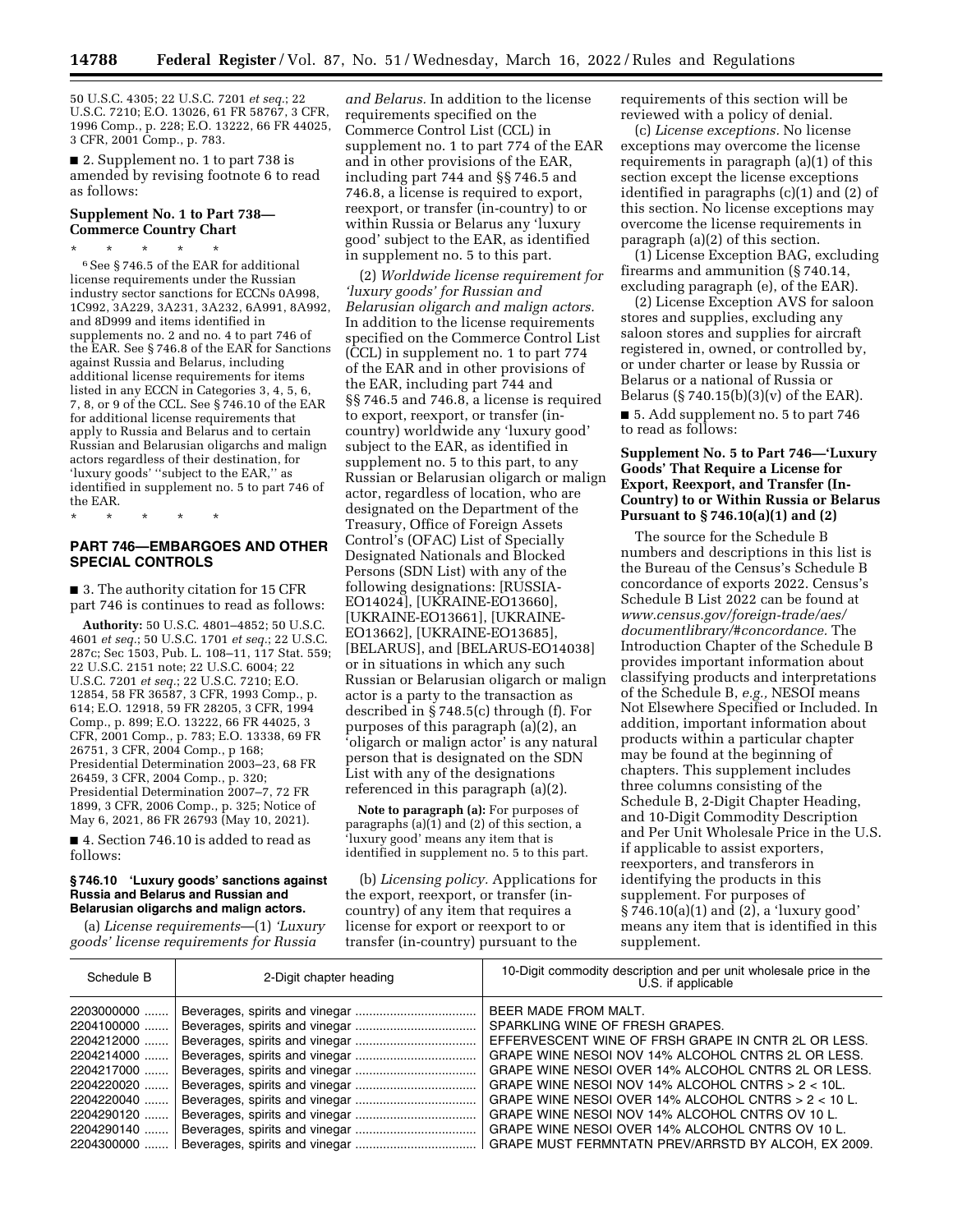| Schedule B               | 2-Digit chapter heading                                                                      | 10-Digit commodity description and per unit wholesale price in the<br>U.S. if applicable                    |
|--------------------------|----------------------------------------------------------------------------------------------|-------------------------------------------------------------------------------------------------------------|
| 2205100000               |                                                                                              | VERMOUTH/GRPE WINE FLAVRD WTH PLANTS ETC CTR LE 2L.                                                         |
| 2205900000               |                                                                                              | VERMOUTH/GRAPE WINE FLAVORED WTH PLANTS ETC OV 2LS.                                                         |
| 2206001500               |                                                                                              | CIDER, WHETHER STILL OR SPARKLING.                                                                          |
| 2206007000               |                                                                                              | FERMENTED BEVERAGES, NESOI.                                                                                 |
| 2207103000               |                                                                                              | ETHYL ALCOHOL UNDENATURED 80%/HIGHER, FOR BEV-<br>ERAGE.                                                    |
| 2208200000               |                                                                                              | <b>GRAPE BRANDY.</b>                                                                                        |
| 2208306020               |                                                                                              | WHISKIES, BOURBON, CONTAINERS NOT OVER 4 LITERS EA.                                                         |
| 2208306040               |                                                                                              | WHISKIES, BOURBON, CONTAINERS OVER 4 LITERS EACH.                                                           |
| 2208309025               |                                                                                              | RYE WHISKIES EX BOURBON, IN CONTAINERS NT OVER 4L.                                                          |
| 2208309030               |                                                                                              | WHISKIES EX BOURBON, IN CONTAINERS NT OV 4L, NESOI.                                                         |
| 2208309040<br>2208400030 |                                                                                              | WHISKIES EX BOURBON, CONTAINERS OVER 4 LITERS.<br>RUM AND TAFIA, CONTAINERS NOT OVER 4 LITERS EACH.         |
| 2208400050               |                                                                                              | RUM AND TAFIA, CONTAINERS OVER 4 LITERS.                                                                    |
| 2208500000               |                                                                                              | GIN AND GENEVA.                                                                                             |
| 2208600000               |                                                                                              | VODKA.                                                                                                      |
| 2208700000               |                                                                                              | LIQUEURS AND CORDIALS.                                                                                      |
| 2208904600               |                                                                                              | KIRSCHWASSER AND RATAFIA.                                                                                   |
| 2208905100               |                                                                                              | <b>TEQUILA.</b>                                                                                             |
| 2208909002               |                                                                                              | OTHER SPIRITUOUS BEVERAGES, NESOI.                                                                          |
| 2401102020               | Tobacco and manufactured tobacco substitutes                                                 | CONN. SHADE TOBACCO, NOT STEM/STRIP OV 35% WRAPPER.                                                         |
| 2401102040<br>2401105130 | Tobacco and manufactured tobacco substitutes<br>Tobacco and manufactured tobacco substitutes | TOBACCO NOT STEM/STRIP OVER 35% WRAPPER TOB, NESOI.<br>FLUE-CURED CIG LEAF TOB NT STEM/STRIP LT 35% WRPPR.  |
| 2401105160               | Tobacco and manufactured tobacco substitutes                                                 | BURLEY CIG LEAF TOBACCO NT STEM/STRIP LT 35% WRPPR.                                                         |
| 2401105180               | Tobacco and manufactured tobacco substitutes                                                 | MARYLAND CIG LEAF TOB NOT STEM/STRIP LT 35% WRPPR.                                                          |
| 2401105195               | Tobacco and manufactured tobacco substitutes                                                 | OTHER CIG LEAF TOB NOT STEM/STRIP LT 35% WRAPPER.                                                           |
| 2401105340               | Tobacco and manufactured tobacco substitutes                                                 | CIGAR BINDER TOBACCO. NOT STEM/STRIP LT 35% WRAPPR.                                                         |
| 2401108010               | Tobacco and manufactured tobacco substitutes                                                 | DARK-FIRED KY/TENN TOB NOT STEM/STRIP LT 35% WRPPR.                                                         |
| 2401108020               | Tobacco and manufactured tobacco substitutes                                                 | VA FIRE/SUN-CURED TOB, NOT STEM/STRIP LT 35% WRPPR.                                                         |
| 2401109530               | Tobacco and manufactured tobacco substitutes                                                 | BLACKFAT TOBACCO, NT STEM/STRIP LT 35% WRAPPER TOB.                                                         |
| 2401109570<br>2401202020 | Tobacco and manufactured tobacco substitutes<br>Tobacco and manufactured tobacco substitutes | TOBACCO NESOI NOT STEM/STRIP, LESS THAN 35% WRPPR.<br>CONN SHADE TOB STEM/STRIP NT THRESHED OV 35% WRPPR.   |
| 2401202040               | Tobacco and manufactured tobacco substitutes                                                 | TOBACCO NESOI STEM/STRIP NOT THRESHED OV 35% WRPPR.                                                         |
| 2401202810               | Tobacco and manufactured tobacco substitutes                                                 | FLUE-CURED TOB STEM/STRIP NT THRESHED LT 35% WRPPR.                                                         |
| 2401202820               | Tobacco and manufactured tobacco substitutes                                                 | BURLEY TOB STEM/STRIP NOT THRESHED LT 35% WRAPPER.                                                          |
| 2401202830               | Tobacco and manufactured tobacco substitutes                                                 | MARYLAND TOB STEM/STRIP NOT THRESHED LT 35% WRPPR.                                                          |
| 2401202970               | Tobacco and manufactured tobacco substitutes                                                 | CIGAR BIND TOB INC CIGAR LF NT THRESH LT 35% WRAPR.                                                         |
| 2401205040               | Tobacco and manufactured tobacco substitutes                                                 | DARK-FIRED KY/TENN TOB STEM/STRIP NT THRSH LT 35%WR.                                                        |
| 2401205050<br>2401205560 | Tobacco and manufactured tobacco substitutes<br>Tobacco and manufactured tobacco substitutes | VA FIRE/SUN-CURED TOB STEM/STRIP NT THRSH <35% WRPR.<br>BLACKFAT TOB STEM/STRIP NOT THRESHED LT 35% WRAPPR. |
| 2401205592               | Tobacco and manufactured tobacco substitutes                                                 | TOB NESOI STEM/STRIP, NOT THRESHED LT 35% WRPR TOB.                                                         |
| 2401206020               | Tobacco and manufactured tobacco substitutes                                                 | CONN SHADE TOB FROM CIGAR LEAF THRESHED STEM/STRIP.                                                         |
| 2401206040               | Tobacco and manufactured tobacco substitutes                                                 | TOBACCO NESOI FROM CIGAR LEAF, THRESHED STEM/STRIP.                                                         |
| 2401208005               | Tobacco and manufactured tobacco substitutes                                                 | CIGARETTE LEAF TOBACCO FLUE-CURED THRSH STEM/STRIP.                                                         |
| 2401208011               | Tobacco and manufactured tobacco substitutes                                                 | <b>TOBACCO</b><br><b>FLUE-CURED</b><br>THRESHED<br>STEMMED/STRIPPED<br>NESOI.                               |
| 2401208015  I            | Tobacco and manufactured tobacco substitutes                                                 | CIGARETTE LEAF TOBACCO, BURLEY, THRESH, STEM/STRIP.                                                         |
| 2401208021               | Tobacco and manufactured tobacco substitutes                                                 | TOBACCO, BURLEY, THRESHED, STEMMED/STRIPPED, NESOI.<br>MARYLAND TOBACCO, THRESHED, STEMMED/STRIPPED.        |
| 2401208030<br>2401208040 | Tobacco and manufactured tobacco substitutes<br>Tobacco and manufactured tobacco substitutes | DARK-FIRED KENTUCKY/TENN TOBACCO THRESH STEM/STRIP.                                                         |
| 2401208050               | Tobacco and manufactured tobacco substitutes                                                 | VA FIRE-CURED, SUN-CURED TOB THRESHED, STEM/STRIP.                                                          |
| 2401208090               | Tobacco and manufactured tobacco substitutes                                                 | TOBACCO, THRESHED, PARTLY/WHOLLY STEM/STRIP, NESOI.                                                         |
| 2401305000               | Tobacco and manufactured tobacco substitutes                                                 | TOBACCO STEMS.                                                                                              |
| 2401309000               | Tobacco and manufactured tobacco substitutes                                                 | TOBACCO REFUSE, NESOI.                                                                                      |
| 2402103030               | Tobacco and manufactured tobacco substitutes                                                 | SMALL CIGARS/CHEROOTS/CIGARILLOS W/TOB LT \$.15 EA.                                                         |
| 2402107000<br>2402200000 | Tobacco and manufactured tobacco substitutes<br>Tobacco and manufactured tobacco substitutes | CIGAR/CHEROOT/CIGARILLO CONTAINING TOBACCO NESOI.<br>CIGARETTES CONTAINING TOBACCO.                         |
| 2402900000               | Tobacco and manufactured tobacco substitutes                                                 | CIGAR/CHEROOT/CIGARILLO/CIGS OF TOB SUBSTITS NESOI.                                                         |
| 2403110000               | Tobacco and manufactured tobacco substitutes                                                 | WATER PIPE TOBACCO.                                                                                         |
| 2403190020               | Tobacco and manufactured tobacco substitutes                                                 | PIPE TOBACCO, IN RETAIL-SIZED PACKAGES.                                                                     |
| 2403190040               | Tobacco and manufactured tobacco substitutes                                                 | SMOKING TOBAC, EX/PIPE TOBAC, RETAIL-SIZED PKG, NES.                                                        |
| 2403190060               | Tobacco and manufactured tobacco substitutes                                                 | SMOKING TOBACCO, NESOI.                                                                                     |
| 2403910000               | Tobacco and manufactured tobacco substitutes                                                 | HOMOGENIZED OR RECONSTITUTED TOBACCO.                                                                       |
| 2403990030               | Tobacco and manufactured tobacco substitutes                                                 | CHEWING TOBACCO.                                                                                            |
| 2403990040               | Tobacco and manufactured tobacco substitutes                                                 | SNUFF AND SNUFF FLOUR.                                                                                      |
| 2403990050<br>2403990065 | Tobacco and manufactured tobacco substitutes<br>Tobacco and manufactured tobacco substitutes | MFG TOBACCO, SUBSTITUES, FLUE-CURED.<br>PARTIALLY MANUFACTURED, BLENDED OR MIXED TOBACCO.                   |
| 2403990075               | Tobacco and manufactured tobacco substitutes                                                 | MFG TOBACCO & SUBSTITUTES, NESOI, INCL EXTRACTS & ES-<br>SENCES.                                            |
| 2404110000               | Tobacco and manufactured tobacco substitutes                                                 | CONTAINING TOBACCO OR RECON TOBACDO, INTENDED FOR<br>INHALATION W/O COMBUSTION.                             |
| 2404120000               | Tobacco and manufactured tobacco substitutes                                                 | CONTAINING NICOTINE, INTENDED FOR INHALATION W/O COM-<br><b>BUSTION.</b>                                    |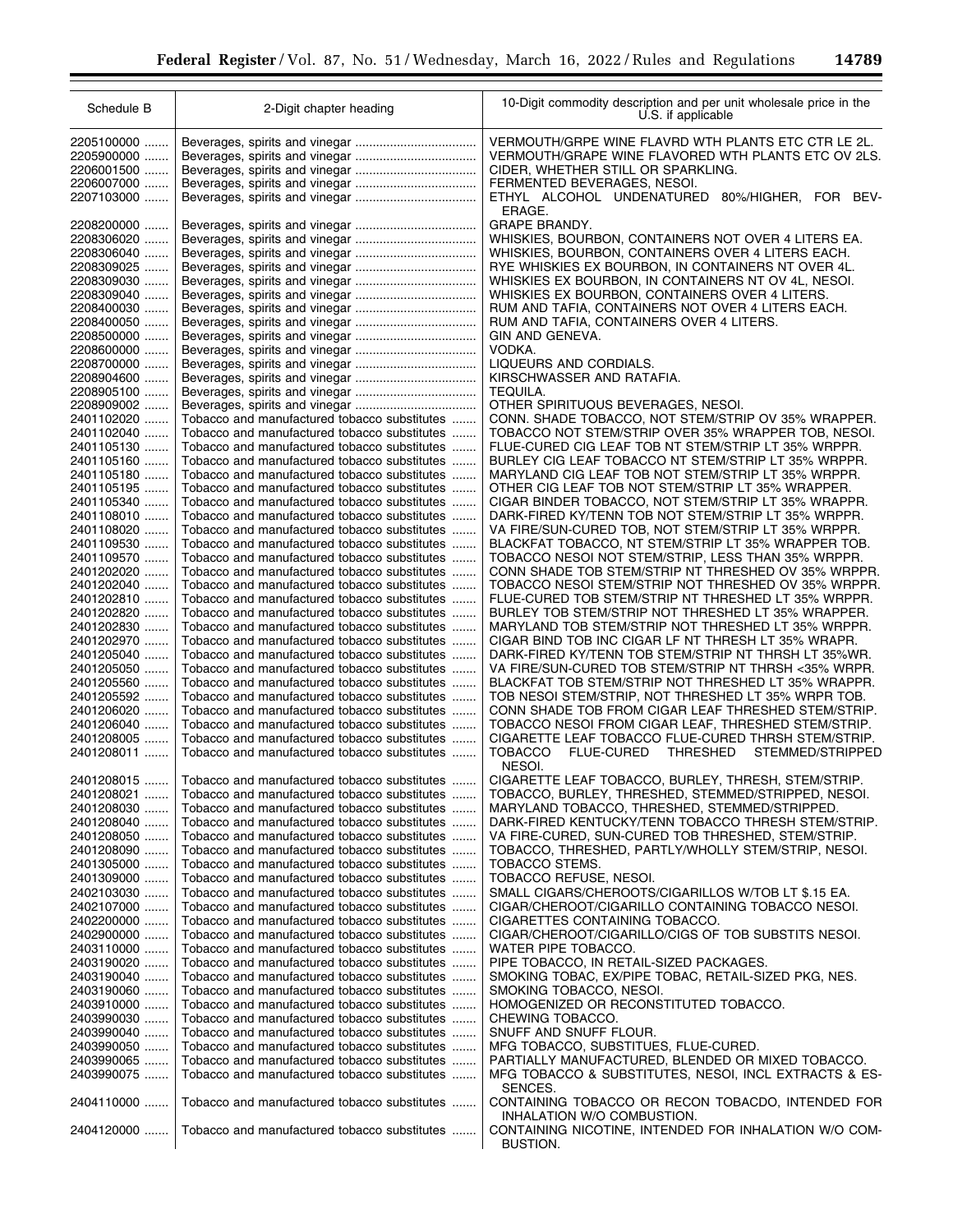$\equiv$ 

| Schedule B                                                                                     | 2-Digit chapter heading                                                                                                                                                                                                                                                                                                                                                         | 10-Digit commodity description and per unit wholesale price in the<br>U.S. if applicable                                                                                                                                                                                                  |
|------------------------------------------------------------------------------------------------|---------------------------------------------------------------------------------------------------------------------------------------------------------------------------------------------------------------------------------------------------------------------------------------------------------------------------------------------------------------------------------|-------------------------------------------------------------------------------------------------------------------------------------------------------------------------------------------------------------------------------------------------------------------------------------------|
| 2404190000<br>2404910000                                                                       | Tobacco and manufactured tobacco substitutes<br>Tobacco and manufactured tobacco substitutes                                                                                                                                                                                                                                                                                    | PRODUCTS INTENDED FOR INHALATION, NESOI.<br>NICOTINE PRODUCTS FOR ORAL INTAKE INTO THE HUMAN<br>BODY.                                                                                                                                                                                     |
| 2404920000                                                                                     | Tobacco and manufactured tobacco substitutes                                                                                                                                                                                                                                                                                                                                    | NICOTINE PRODUCTS INTENDED FOR TRANSDERMAL INTAKE<br>INTO THE HUMAN BODY.                                                                                                                                                                                                                 |
| 2404990000                                                                                     | Tobacco and manufactured tobacco substitutes                                                                                                                                                                                                                                                                                                                                    | NICOTINE PRODUCTS INTENDED FOR INTAKE INTO THE<br>HUMAN BODY, NESOI.                                                                                                                                                                                                                      |
| 3302900010                                                                                     | Essential oils and resinoids; perfumery, cosmetic or<br>toilet preparations.                                                                                                                                                                                                                                                                                                    | PERFUME OIL BLENDS, PROD USE FINISHED PERFUME BASE.                                                                                                                                                                                                                                       |
| 3303000000                                                                                     | Essential oils and resinoids; perfumery, cosmetic or<br>toilet preparations.                                                                                                                                                                                                                                                                                                    | PERFUMES AND TOILET WATERS.                                                                                                                                                                                                                                                               |
| 3304100000                                                                                     | Essential oils and resinoids; perfumery, cosmetic or<br>toilet preparations.                                                                                                                                                                                                                                                                                                    | LIP MAKE-UP PREPARATIONS.                                                                                                                                                                                                                                                                 |
| 3304200000                                                                                     | Essential oils and resinoids; perfumery, cosmetic or<br>toilet preparations.                                                                                                                                                                                                                                                                                                    | EYE MAKE-UP PREPARATIONS.                                                                                                                                                                                                                                                                 |
| 3304910050                                                                                     | Essential oils and resinoids; perfumery, cosmetic or<br>toilet preparations.                                                                                                                                                                                                                                                                                                    | MAKE-UP POWDER, WHETHER/NT COMPRESSED, NESOI.                                                                                                                                                                                                                                             |
| 3304995000                                                                                     | Essential oils and resinoids; perfumery, cosmetic or<br>toilet preparations.                                                                                                                                                                                                                                                                                                    | BEAUTY & SKIN CARE PREPARATION, NESOI.                                                                                                                                                                                                                                                    |
| 3307900000                                                                                     | Essential oils and resinoids; perfumery, cosmetic or<br>toilet preparations.                                                                                                                                                                                                                                                                                                    | PERFUMERY, COSMETIC OR TOILET PREPARATIONS, NESOI.                                                                                                                                                                                                                                        |
| 3916902000<br>3926202500<br>3926400000<br>3926903000                                           |                                                                                                                                                                                                                                                                                                                                                                                 | RACQUET STRINGS, OF PLASTIC.<br>GLOVES SPEC DESIGNED FOR USE IN SPORTS, PLASTIC.<br>STATUETTES & OTHER ORNAMENTAL ARTICLES, OF PLASTIC.<br>PARTS FOR YACHTS OR PLEASURE BOATS, ETC.                                                                                                       |
| 4202110000                                                                                     | Articles of leather; saddlery and harness; travel<br>goods, handbags and similar containers; articles<br>of animal gut (other than silkworm gut).                                                                                                                                                                                                                               | TRUNKS, SUITCASES, ETC, SURFACE COMPS/PATENT LEATH-<br>ER.                                                                                                                                                                                                                                |
| 4202120000                                                                                     | Articles of leather; saddlery and harness; travel<br>goods, handbags and similar containers; articles                                                                                                                                                                                                                                                                           | TRUNKS, SUITCASES, ETC, SURFACE PLASTIC/TEXT MATERLS.                                                                                                                                                                                                                                     |
| 4202190000                                                                                     | of animal gut (other than silkworm gut).<br>Articles of leather; saddlery and harness; travel<br>goods, handbags and similar containers; articles                                                                                                                                                                                                                               | TRUNKS, SUITCASES, VANITY CASES ETC, NESOI.                                                                                                                                                                                                                                               |
| 4202210000                                                                                     | of animal gut (other than silkworm gut).<br>Articles of leather; saddlery and harness; travel<br>goods, handbags and similar containers; articles<br>of animal gut (other than silkworm gut).                                                                                                                                                                                   | HANDBAGS, SURFACE OF COMPOSITION/PATENT LEATHER.                                                                                                                                                                                                                                          |
| 4202220000                                                                                     | Articles of leather; saddlery and harness; travel<br>goods, handbags and similar containers; articles<br>of animal gut (other than silkworm gut).                                                                                                                                                                                                                               | HANDBAGS, SURFACE OF PLASTIC SHEET/TEXT MATERIALS.                                                                                                                                                                                                                                        |
| 4202290000                                                                                     | Articles of leather; saddlery and harness; travel<br>goods, handbags and similar containers; articles<br>of animal gut (other than silkworm gut).                                                                                                                                                                                                                               | HANDBAGS, NESOI.                                                                                                                                                                                                                                                                          |
| 4202310000                                                                                     | Articles of leather; saddlery and harness; travel<br>goods, handbags and similar containers; articles<br>of animal gut (other than silkworm gut).                                                                                                                                                                                                                               | ARTICLES FOR POCKET OR HANDBAG, COMP/PATENT LEATH-<br>ER.                                                                                                                                                                                                                                 |
| 4202320000<br>                                                                                 | Articles of leather; saddlery and harness; travel<br>goods, handbags and similar containers; articles<br>of animal gut (other than silkworm gut).                                                                                                                                                                                                                               | ARTICLES FOR POCKET/HANDBAG, PLASTIC/TEXT MATERIAL.                                                                                                                                                                                                                                       |
| 4202390000                                                                                     | Articles of leather; saddlery and harness; travel<br>goods, handbags and similar containers; articles<br>of animal gut (other than silkworm gut).                                                                                                                                                                                                                               | ARTICLES FOR POCKET OR HANDBAG, NESOI.                                                                                                                                                                                                                                                    |
| 4202910010                                                                                     | Articles of leather; saddlery and harness; travel<br>goods, handbags and similar containers; articles<br>of animal gut (other than silkworm gut).                                                                                                                                                                                                                               | GOLF BAGS, OUTER SURFACE LEATHER.                                                                                                                                                                                                                                                         |
| 4202910040                                                                                     | Articles of leather; saddlery and harness; travel<br>goods, handbags and similar containers; articles<br>of animal gut (other than silkworm gut).                                                                                                                                                                                                                               | OTHER BAGS, OUTER SURFACE COMPS/PATENT LEATH,<br>NESOI.                                                                                                                                                                                                                                   |
| 4202990000                                                                                     | Articles of leather; saddlery and harness; travel<br>goods, handbags and similar containers; articles<br>of animal gut (other than silkworm gut).                                                                                                                                                                                                                               | CASES, BAGS & CONT, OTHER OF MATR/COVERINGS, NESOI.                                                                                                                                                                                                                                       |
| 4203400000                                                                                     | Articles of leather; saddlery and harness; travel<br>goods, handbags and similar containers; articles<br>of animal gut (other than silkworm gut).                                                                                                                                                                                                                               | OTH CLOTHING ACCESSORIES, LEATHER/COMPOS LEATHER.                                                                                                                                                                                                                                         |
| 4301100000<br>4301300000<br>4301600000<br>4301800210<br>4301800297<br>4301900000<br>4302110000 | Furskins and artificial fur, manufactures thereof<br>Furskins and artificial fur; manufactures thereof<br>Furskins and artificial fur; manufactures thereof<br>Furskins and artificial fur; manufactures thereof<br>Furskins and artificial fur; manufactures thereof<br>Furskins and artificial fur; manufactures thereof<br>Furskins and artificial fur; manufactures thereof | MINK FURSKINS, RAW, WHOLE.<br>ASTRAKHAN, INDIAN, ETC LAMB FURSKINS, RAW, WHOLE.<br>FOX FURSKINS, RAW, WHOLE.<br>NUTRIA FURSKINS, RAW, WHOLE.<br>FURSKINS NESOI, RAW, WHOLE.<br>HEADS/PCS, CUTTINGS ETC FURSKINS FOR FURRIERS' USE.<br>MINK FURSKINS, WHOLE, TANNED/DRESSED NOT ASSEMBLED. |
| 4302191300                                                                                     | Furskins and artificial fur; manufactures thereof<br>4302195000    Furskins and artificial fur; manufactures thereof                                                                                                                                                                                                                                                            | PERSIAN ETC LAMB FURSKIN WHOLE TANNED NOT ASSEMBLE.<br>FURSKINS NESOI, WHOLE TANNED/DRESSED NOT ASSEMBLED.                                                                                                                                                                                |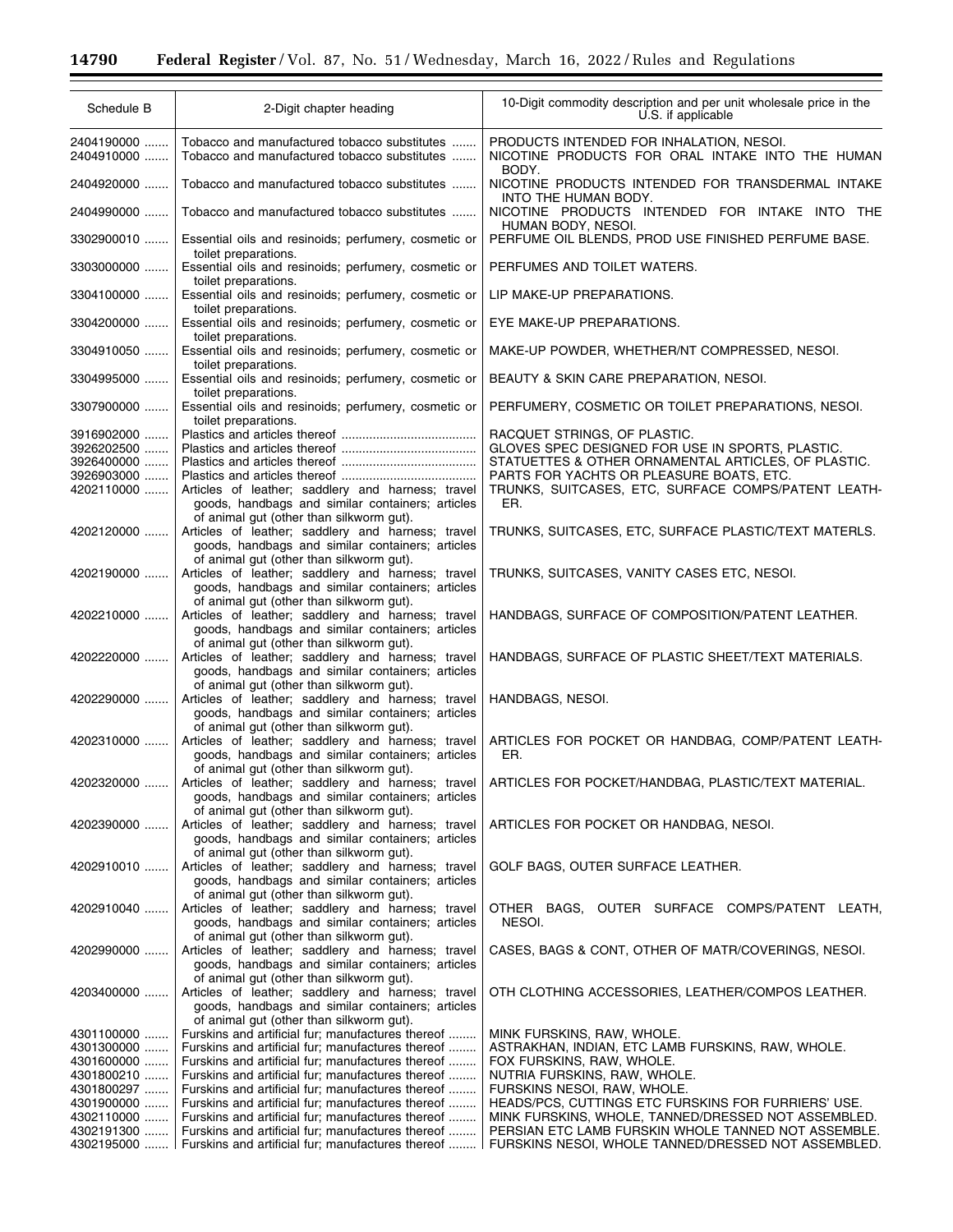| Schedule B                                                                                                                   | 2-Digit chapter heading                                                                                                                                                                                                                                                                                                                                                                                                                                                                                                                            | 10-Digit commodity description and per unit wholesale price in the<br>U.S. if applicable                                                                                                                                                                                                                                                                                                                                                                  |
|------------------------------------------------------------------------------------------------------------------------------|----------------------------------------------------------------------------------------------------------------------------------------------------------------------------------------------------------------------------------------------------------------------------------------------------------------------------------------------------------------------------------------------------------------------------------------------------------------------------------------------------------------------------------------------------|-----------------------------------------------------------------------------------------------------------------------------------------------------------------------------------------------------------------------------------------------------------------------------------------------------------------------------------------------------------------------------------------------------------------------------------------------------------|
| 4302200000<br>4302300000<br>4303100030<br>4303100060<br>4303900000<br>4304000000<br>4420110000<br>4420190000<br>4907000000   | Furskins and artificial fur; manufactures thereof<br>Furskins and artificial fur; manufactures thereof<br>Furskins and artificial fur; manufactures thereof<br>Furskins and artificial fur; manufactures thereof<br>Furskins and artificial fur; manufactures thereof<br>Furskins and artificial fur; manufactures thereof<br>Wood and articles of wood; wood charcoal<br>Wood and articles of wood; wood charcoal<br>Printed books, newspapers, pictures and other prod-<br>ucts of the printing industry; manuscripts,<br>typescripts and plans. | FURSKIN PIECES/CUTTINGS TANNED/DRESSED NT ASSEMBLD.<br>FURSKINS, WHOLE AND PIECES, TANNED, ASSEMBLED.<br>MINK FURSKIN ARTICLES, APPAREL, CLOTHING ACCESSORY.<br>FURSKIN ARTICLE APPAREL CLOTHING ACCESSORIES NESOI.<br>ARTICLES OF FURSKINS, NESOI.<br>ARTIFICIAL FUR AND ARTICLES THEREOF.<br>STATUETTES AND OTHER ORNAMENTS OF TROPICAL WOOD.<br>STATUETTES AND OTHER ORNAMENTS, OF WOOD, NESOI.<br>UNUSED POSTAGE; BANKNOTES; CHECK FORMS; STOCK, ETC. |
| 5001000000<br>5002000000<br>5003001000<br>5003009000<br>$5004000000$<br>5005000000<br>5006000000<br>5007100000<br>5007200000 |                                                                                                                                                                                                                                                                                                                                                                                                                                                                                                                                                    | SILKWORM COCOONS SUITABLE FOR REELING.<br>RAW SILK (NOT THROWN).<br>SILK WASTE, NOT CARDED OR COMBED.<br>SILK WASTE, OTHER.<br>SILK YARN NOT PUT UP FOR RETAIL SALE.<br>YARN SPUN FROM SILK WASTE NOT PUT UP RETAIL SALE.<br>SILK YARN&YARN/SILK WASTE, RETAIL SALE, SILKWORM GUT.<br>WOVEN FABRICS OF NOIL SILK.<br>OTHER FABRICS GE 85% SILK/SILK WASTE, NOT NOIL SILK.                                                                                 |
| 5007900000<br>5603941000                                                                                                     | Wadding, felt and nonwovens; special yarns, twine,<br>cordage, ropes and cables and articles thereof.                                                                                                                                                                                                                                                                                                                                                                                                                                              | WOVEN FABRICS OF SILK OR SILK WASTE-OTHER NESOI.<br>NONWOV GT 150G/M2, NT MMF FLOOR COVERING UNDERLAYS.                                                                                                                                                                                                                                                                                                                                                   |
| 5701100000<br>5701900000                                                                                                     | Carpets and other textile floor coverings                                                                                                                                                                                                                                                                                                                                                                                                                                                                                                          | CARPETS&OTH TEX FLOOR COVR, WOOL/FINE ANML HR,<br>KNOTD.<br>CARPETS&OTH TEX FLOOR COVR, OTH TEX MATERIALS,                                                                                                                                                                                                                                                                                                                                                |
| 5702100000                                                                                                                   |                                                                                                                                                                                                                                                                                                                                                                                                                                                                                                                                                    | KNOTD.<br>KELEM, SCHUMACKS, KARAMANIE, & SIMILAR HAND-WOVEN                                                                                                                                                                                                                                                                                                                                                                                               |
| 5702200000<br>5702310000<br>5702320000<br>5702390000<br>5702410000                                                           | Carpets and other textile floor coverings<br>Carpets and other textile floor coverings<br>Carpets and other textile floor coverings                                                                                                                                                                                                                                                                                                                                                                                                                | RUGS.<br>FLOOR COVERINGS OF COCONUT FIBERS (COIR), WOVEN.<br>CARPETS, ETC OF WOOL/FINE ANIMAL HR, PILE, NT MADE-UP.<br>CARPETS, ETC OF MMF TEXTL MATERIAL, PILE, NOT MADE-UP.<br>CARPETS, ETC OF OTHER TEXTL MATERL, PILE, NOT MADE-UP.<br>CARPETS, ETC OF WOOL/FINE ANIMAL HAIR, PILE, MADE-UP.                                                                                                                                                          |
| 5702420000<br>5702490000                                                                                                     | Carpets and other textile floor coverings<br>Carpets and other textile floor coverings                                                                                                                                                                                                                                                                                                                                                                                                                                                             | CARPETS, ETC OF MMF TEXTILE MATERIALSS, PILE, MADE-U.<br>CARPETS, ETC OTHR TEX MATRL, PILE, MADE-UP, NOT TUFT-<br>ED.                                                                                                                                                                                                                                                                                                                                     |
| 5702503000                                                                                                                   | Carpets and other textile floor coverings                                                                                                                                                                                                                                                                                                                                                                                                                                                                                                          | CARPETS, ETC WOOL/FINE ANML HR, WOVN, NOT PILE/MDE-<br>UP.                                                                                                                                                                                                                                                                                                                                                                                                |
| 5702505200<br>5702509000                                                                                                     | Carpets and other textile floor coverings                                                                                                                                                                                                                                                                                                                                                                                                                                                                                                          | TEX CARPETS, WOV NT PILE, MM TEX MAT, NT MADE UP.<br>CARPETS, ETC OTHR TEX MAT, WOV, NOT PILE/MADE-UP/TUFT.                                                                                                                                                                                                                                                                                                                                               |
| 5702910000                                                                                                                   | Carpets and other textile floor coverings                                                                                                                                                                                                                                                                                                                                                                                                                                                                                                          | CARPETS, ETC WOOL/FINE ANML HR, WOVN, MADE-UP, NT<br>PILE.                                                                                                                                                                                                                                                                                                                                                                                                |
| 5702920000<br>5702990000<br>5703100000                                                                                       | Carpets and other textile floor coverings<br>Carpets and other textile floor coverings                                                                                                                                                                                                                                                                                                                                                                                                                                                             | TEXTILE CARPETS, WOV NO PILE, MMF, MADE UP.<br>CARPETS, ETC OTHR TEX MAT, WOV, MADE-UP, NOTPILE/TUFT.<br>TEXTILE CARPETS, TUFTED, OF WOOL.                                                                                                                                                                                                                                                                                                                |
| 5703210000<br>5703290000                                                                                                     |                                                                                                                                                                                                                                                                                                                                                                                                                                                                                                                                                    | TURF OF NYLON OR OTHER POLYAMIDES.<br>CARPETS, ETC, NYLON/OTHR POLYAMIDES, TUFTD, W/N MDE-<br>UP, NESOI.                                                                                                                                                                                                                                                                                                                                                  |
| 5703310000<br>5703390000                                                                                                     | Carpets and other textile floor coverings<br>Carpets and other textile floor coverings                                                                                                                                                                                                                                                                                                                                                                                                                                                             | TURF OF OTHER MAN-MADE TEXTILE MATERIALS.<br>CARPETS, ETC, TUFTED, W/N MDE-UP, NESOI.                                                                                                                                                                                                                                                                                                                                                                     |
| 5703900000                                                                                                                   |                                                                                                                                                                                                                                                                                                                                                                                                                                                                                                                                                    | TEXTILE CARPETS, TUFTED, TEXTILE MATERIALS NESOI.                                                                                                                                                                                                                                                                                                                                                                                                         |
| 5704100000                                                                                                                   |                                                                                                                                                                                                                                                                                                                                                                                                                                                                                                                                                    | TEXTILE CARPETS, FELT, NO TUFT, TILES SUR NOV .3M2.                                                                                                                                                                                                                                                                                                                                                                                                       |
| 5704200000                                                                                                                   | Carpets and other textile floor coverings                                                                                                                                                                                                                                                                                                                                                                                                                                                                                                          | TEXTILE CARPETS, FELT, NOT TUFTED, SA 0.3M2 & 1M2.                                                                                                                                                                                                                                                                                                                                                                                                        |
| 5704900100<br>5705000000                                                                                                     | Carpets and other textile floor coverings                                                                                                                                                                                                                                                                                                                                                                                                                                                                                                          | TEXTILE CARPETS, FELT, NOT TUFTED, SA OTHER.<br>OTHR CARPETS&OTHR TEX FLOOR COV, WHETHR/NOT MADE-<br>UP.                                                                                                                                                                                                                                                                                                                                                  |
| 5805000000                                                                                                                   | Special woven fabrics; tufted textile fabrics; lace,<br>tapestries; trimmings; embroidery.                                                                                                                                                                                                                                                                                                                                                                                                                                                         | HAND-WOV TAPESTR WALL HANG USE ONLY GT \$251/SQ MTR.                                                                                                                                                                                                                                                                                                                                                                                                      |
| 5806393010                                                                                                                   | Special woven fabrics; tufted textile fabrics; lace,<br>tapestries; trimmings; embroidery.                                                                                                                                                                                                                                                                                                                                                                                                                                                         | NAR WOV FAB 85% OR MORE BY WGT SILK, NESOI.                                                                                                                                                                                                                                                                                                                                                                                                               |
| 5905000000                                                                                                                   | Impregnated, coated, covered or laminated textile<br>fabrics; textile articles of a kind suitable for indus-<br>trial use.                                                                                                                                                                                                                                                                                                                                                                                                                         | TEXTILE WALL COVERINGS.                                                                                                                                                                                                                                                                                                                                                                                                                                   |
| 6110301070                                                                                                                   | Articles of apparel and clothing accessories, knitted<br>or crocheted.                                                                                                                                                                                                                                                                                                                                                                                                                                                                             | M/B SWEATERS OF MMF CONT 25% MORE LEATHER, KNIT, AND<br>VALUED AT \$1,000 PER UNIT WHOLESALE PRICE IN THE U.S.                                                                                                                                                                                                                                                                                                                                            |
| 6110301080                                                                                                                   | Articles of apparel and clothing accessories, knitted<br>or crocheted.                                                                                                                                                                                                                                                                                                                                                                                                                                                                             | W/G VESTS EX SWEATER OF MMF CONT 25% LEATHER, KNIT,<br>AND VALUED AT \$1,000 PER UNIT WHOLESALE PRICE IN THE<br>U.S.                                                                                                                                                                                                                                                                                                                                      |
| 6110301570                                                                                                                   | Articles of apparel and clothing accessories, knitted<br>or crocheted.                                                                                                                                                                                                                                                                                                                                                                                                                                                                             | M/B SWEATERS & SIMILAR ART MMF GE 23% W/FAH KNIT, AND<br>VALUED AT \$1,000 PER UNIT WHOLESALE PRICE IN THE U.S.                                                                                                                                                                                                                                                                                                                                           |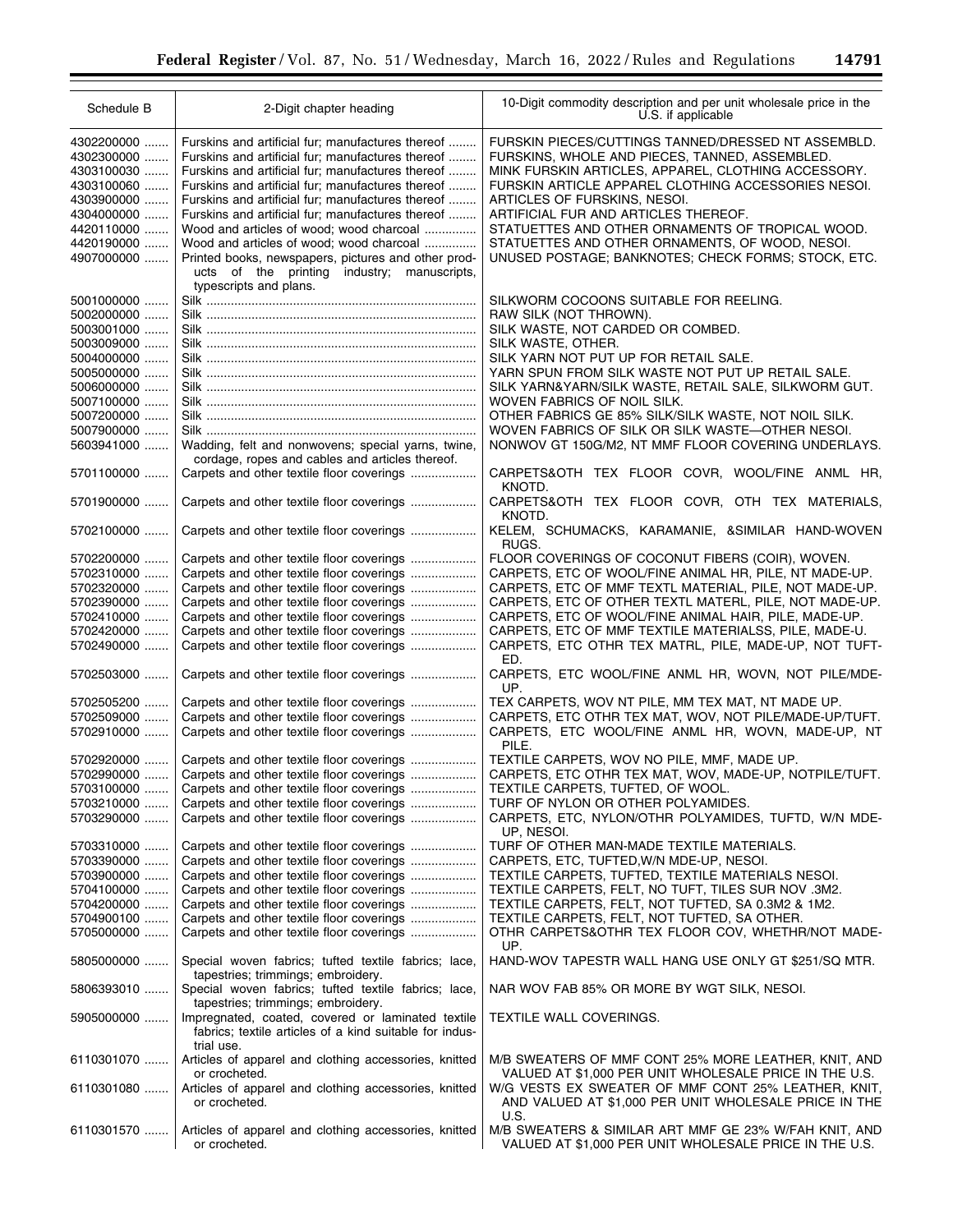$\equiv$ 

| Schedule B   | 2-Digit chapter heading                                                                   | 10-Digit commodity description and per unit wholesale price in the<br>U.S. if applicable                               |
|--------------|-------------------------------------------------------------------------------------------|------------------------------------------------------------------------------------------------------------------------|
| 6110301580   | Articles of apparel and clothing accessories, knitted<br>or crocheted.                    | W/G SWEATRS, PULLOVRS, SIM ARTS MMF GE 23% W/FAH KNT,<br>AND VALUED AT \$1,000 PER UNIT WHOLESALE PRICE IN THE<br>U.S. |
| 6110302070   | Articles of apparel and clothing accessories, knitted<br>or crocheted.                    | M/B SWEATERS & SIM ART MMF GE 30% SLK, SLK WST KNIT,<br>AND VALUED AT \$1,000 PER UNIT WHOLESALE PRICE IN THE<br>U.S.  |
| 6110302080   | Articles of apparel and clothing accessories, knitted<br>or crocheted.                    | W/G SWEATRS, PULLOVERS, SIM ARTS MMF GE 30% SLK KNIT,<br>AND VALUED AT \$1,000 PER UNIT WHOLESALE PRICE IN THE<br>U.S. |
| 6112110015   | Articles of apparel and clothing accessories, knitted<br>or crocheted.                    | M/B JACKETS FOR TRACK SUITS ETC COTTON, KNIT, AND VAL-<br>UED AT \$1,000 PER UNIT WHOLESALE PRICE IN THE U.S.          |
| 6112110035   | Articles of apparel and clothing accessories, knitted<br>or crocheted.                    | W/G JACKETS FOR TRACK SUITS ETC OF COTTON, KNIT, AND<br>VALUED AT \$1,000 PER UNIT WHOLESALE PRICE IN THE U.S.         |
| 6112110050   | Articles of apparel and clothing accessories, knitted<br>or crocheted.                    | M/B TROUSERS FOR TRACK SUITS OF COTTON, KNIT, AND VAL-<br>UED AT \$1,000 PER UNIT WHOLESALE PRICE IN THE U.S.          |
| 6112110060   | Articles of apparel and clothing accessories, knitted<br>or crocheted.                    | W/G TROUSERS FOR TRACK SUITS OF COTTON, KNIT, AND<br>VALUED AT \$1,000 PER UNIT WHOLESALE PRICE IN THE U.S.            |
| 6112120015   | Articles of apparel and clothing accessories, knitted<br>or crocheted.                    | M/B JACKETS FOR TRACK SUITS ETC SYN FIBERS, KNIT, AND<br>VALUED AT \$1,000 PER UNIT WHOLESALE PRICE IN THE U.S.        |
| 6112120035   | Articles of apparel and clothing accessories, knitted<br>or crocheted.                    | W/G JACKETS FOR TRACK SUITS ETC SYN FIBERS, KNIT, AND<br>VALUED AT \$1,000 PER UNIT WHOLESALE PRICE IN THE U.S.        |
| 6112120050   | Articles of apparel and clothing accessories, knitted<br>or crocheted.                    | M/B TROUSERS FOR TRACK SUITS OF SYN FIBERS, KNIT, AND<br>VALUED AT \$1,000 PER UNIT WHOLESALE PRICE IN THE U.S.        |
| 6112120060   | Articles of apparel and clothing accessories, knitted<br>or crocheted.                    | W/G TROUSERS FOR TRACK SUITS OF SYN FIBERS, KNIT, AND<br>VALUED AT \$1,000 PER UNIT WHOLESALE PRICE IN THE U.S.        |
| 6112191000   | Articles of apparel and clothing accessories, knitted<br>or crocheted.                    | TRACK WARM-UP AND JOGGING SUITS ARTIFICIAL FIB, KT, AND<br>VALUED AT \$1,000 PER UNIT WHOLESALE PRICE IN THE U.S.      |
| 6112192000   | Articles of apparel and clothing accessories, knitted<br>or crocheted.                    | TRACK WARM-UP & JOGGING SUITS OT TEXTILE FIBER, KT,<br>AND VALUED AT \$1,000 PER UNIT WHOLESALE PRICE IN THE<br>U.S.   |
| 6112201000   | Articles of apparel and clothing accessories, knitted<br>or crocheted.                    | SKI SUITS OF MANMADE FIBERS, KNITTED OR CROCHETED,<br>AND VALUED AT \$1,000 PER UNIT WHOLESALE PRICE IN THE<br>U.S.    |
| 6112202000   | Articles of apparel and clothing accessories, knitted<br>or crocheted.                    | SKI SUITS OF OTHER TEXTILE MATERIALS, KNITTED OR C, AND<br>VALUED AT \$1,000 PER UNIT WHOLESALE PRICE IN THE U.S.      |
| 6112310000   | Articles of apparel and clothing accessories, knitted<br>or crocheted.                    | MEN'S OR BOYS' SWIMWEAR OF SYNTHETIC FIBERS, KNITT,<br>AND VALUED AT \$1,000 PER UNIT WHOLESALE PRICE IN THE<br>U.S.   |
| 6112390000   | Articles of apparel and clothing accessories, knitted<br>or crocheted.                    | M/B SWIMWEAR OF OTHER TEXTILE MATERIALS, KNIT, AND<br>VALUED AT \$1,000 PER UNIT WHOLESALE PRICE IN THE U.S.           |
| 6112410000   | Articles of apparel and clothing accessories, knitted<br>or crocheted.                    | WOMEN'S OR GIRLS' SWIMWEAR SYNTHETIC FIBERS, KNIT,<br>AND VALUED AT \$1,000 PER UNIT WHOLESALE PRICE IN THE<br>U.S.    |
| $6112490000$ | Articles of apparel and clothing accessories, knitted<br>or crocheted.                    | W/G SWIMWEAR OF OTHER TEXTILE MATERIALS, KNIT, AND<br>VALUED AT \$1,000 PER UNIT WHOLESALE PRICE IN THE U.S.           |
| 6206100000   | Articles of apparel and clothing accessories, not<br>knitted or crocheted.                | W/G BLOUSES, SHIRTS AND SHIRT BLOUSES SILK, NT KT, AND<br>VALUED AT \$1,000 PER UNIT WHOLESALE PRICE IN THE U.S.       |
| $6211110000$ | Articles of apparel and clothing accessories, not<br>knitted or crocheted.                | MEN'S OR BOYS' SWIMWEAR, NOT KNITTED OR CROCHETED,<br>AND VALUED AT \$1,000 PER UNIT WHOLESALE PRICE IN THE<br>U.S.    |
|              | $6211120000$   Articles of apparel and clothing accessories, not<br>knitted or crocheted. | WOMEN'S OR GIRLS' SWIMWEAR, NOT KNITTED OR CROCHET,<br>AND VALUED AT \$1,000 PER UNIT WHOLESALE PRICE IN THE<br>U.S.   |
| 6211201500   | Articles of apparel and clothing accessories, not<br>knitted or crocheted.                | WATER RESIST SKI-SUITS, NT KNITTED/CROCHETED NESOI,<br>AND VALUED AT \$1,000 PER UNIT WHOLESALE PRICE IN THE<br>U.S.   |
| 6213900600   | Articles of apparel and clothing accessories, not<br>knitted or crocheted.                | HANDKERCHIEFS, OF SILK OR SILK WASTE, AND VALUED AT<br>\$1,000 PER UNIT WHOLESALE PRICE IN THE U.S.                    |
| 6214100000   | Articles of apparel and clothing accessories, not<br>knitted or crocheted.                | SHAWLS SCARVES MUFFLERS MANTILLAS SILK SILK WASTE,<br>AND VALUED AT \$1,000 PER UNIT WHOLESALE PRICE IN THE<br>U.S.    |
| 6215100000   | Articles of apparel and clothing accessories, not<br>knitted or crocheted.                | TIES, BOW TIES AND CRAVATS, OF SILK OR SILK WASTE, AND<br>VALUED AT \$1,000 PER UNIT WHOLESALE PRICE IN THE U.S.       |
| 6301200000   | Other made up textile articles; sets; worn clothing<br>and worn textile articles; rags.   | BLANKETS (NT ELEC) & TRAVELING RUGS OF WOOL HAIR.                                                                      |
| 6301300000   | Other made up textile articles; sets; worn clothing<br>and worn textile articles; rags.   | BLANKETS (NT ELEC) & TRAVELING RUGS OF COTTON.                                                                         |
| 6301400000   | Other made up textile articles; sets; worn clothing<br>and worn textile articles; rags.   | BLNKET (NT ELEC) & TRAVELING RUGS OF SYNTHETIC FIB.                                                                    |
| 6301900000   | Other made up textile articles; sets; worn clothing<br>and worn textile articles; rags.   | OTHER BLANKETS AND TRAVELING RUGS.                                                                                     |
| 6306221000   | Other made up textile articles; sets; worn clothing<br>and worn textile articles; rags.   | BACKPACKING TENTS OF SYNTHETIC FIBERS.                                                                                 |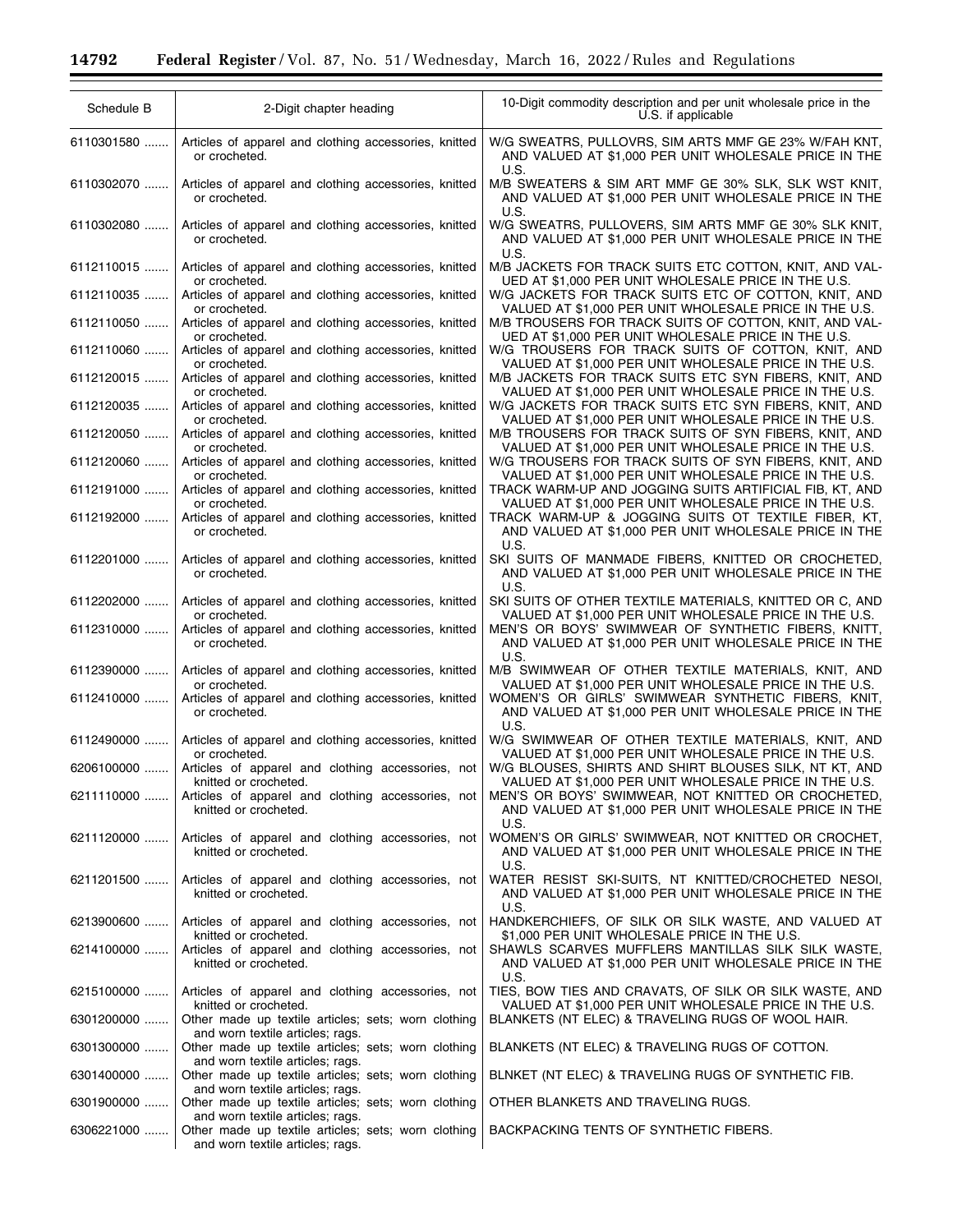| Schedule B    | 2-Digit chapter heading                                                                 | 10-Digit commodity description and per unit wholesale price in the<br>U.S. if applicable                               |
|---------------|-----------------------------------------------------------------------------------------|------------------------------------------------------------------------------------------------------------------------|
| 6306229000    | Other made up textile articles; sets; worn clothing<br>and worn textile articles; rags. | TENTS OF SYNTHETIC FIBERS, NESOI.                                                                                      |
| 6306291100    | Other made up textile articles; sets; worn clothing<br>and worn textile articles; rags. | TENTS, OF COTTON.                                                                                                      |
| 6306292100    | Other made up textile articles; sets; worn clothing<br>and worn textile articles; rags. | TENTS OF TEXTILE MATERIALS NESOI.                                                                                      |
| 6306300010    | Other made up textile articles; sets; worn clothing<br>and worn textile articles; rags. | SAILS OF SYNTHETIC FIBERS.                                                                                             |
| 6306300020    | Other made up textile articles; sets; worn clothing<br>and worn textile articles; rags. | SAILS OF TEXTILE MATERIALS NESOI.                                                                                      |
| 6306901000    | Other made up textile articles; sets; worn clothing<br>and worn textile articles; rags. | CAMPING GOODS, NESOI, OF COTTON.                                                                                       |
| 6306905000    | Other made up textile articles; sets; worn clothing<br>and worn textile articles; rags. | CAMPING GOODS OF TEXTILE MATERIALS NESOI.                                                                              |
| 6307200000    | Other made up textile articles; sets; worn clothing<br>and worn textile articles; rags. | LIFEJACKETS AND LIFEBELTS.                                                                                             |
| 6308000000    | Other made up textile articles; sets; worn clothing<br>and worn textile articles; rags. | NEDCRFT SET WOV FAB & YRN/MAKNG RUG/TAPST PKG RT S.                                                                    |
| 6401923000    | Footwear, gaiters and the like; parts of such articles                                  | WATERPROOF FTWR RUB/PLAS SKI & SNOWBOARD BOOTS,<br>AND VALUED AT \$1,000 PER UNIT WHOLESALE PRICE IN THE<br>U.S.       |
| $6402120000$  | Footwear, gaiters and the like; parts of such articles                                  | SKI, CROSS-CTY&SNOWBOARD BOOTS W/RUBBER OR PLAS-<br>TIC, AND VALUED AT \$1,000 PER UNIT WHOLESALE PRICE IN<br>THE U.S. |
| $6402190000$  | Footwear, gaiters and the like; parts of such articles                                  | FOOTWEAR RUB PLAST STITCH SPORTS FOOTWEAR NESOI,<br>AND VALUED AT \$1,000 PER UNIT WHOLESALE PRICE IN THE<br>U.S.      |
| $6402991815$  | Footwear, gaiters and the like; parts of such articles                                  | TENNIS, BASKETBALL, GYM, TRAINING SHOES AND LIKE, AND<br>VALUED AT \$1,000 PER UNIT WHOLESALE PRICE IN THE U.S.        |
| 6403120000    | Footwear, gaiters and the like; parts of such articles                                  | FTWR W/LTHR UPP, SKI, CROSS-CTY & SNOWBOARD BOOTS,<br>AND VALUED AT \$1,000 PER UNIT WHOLESALE PRICE IN THE<br>U.S.    |
| 6403190000    | Footwear, gaiters and the like; parts of such articles                                  | FOOTWEAR LEA UPPER, SPORTS FOOTWEAR EXC SKI-BOOTS,<br>AND VALUED AT \$1,000 PER UNIT WHOLESALE PRICE IN THE<br>U.S.    |
| 6403200000    | Footwear, gaiters and the like; parts of such articles                                  | FTWR SOL LTHR UPPER LTHR STRAPS AND AROUND BIG TOE,<br>AND VALUED AT \$1,000 PER UNIT WHOLESALE PRICE IN THE<br>U.S.   |
| $6403400000$  | Footwear, gaiters and the like; parts of such articles                                  | FOOTWEAR LEA UPPER NESOI WITH A METAL TOE-CAP, AND<br>VALUED AT \$1,000 PER UNIT WHOLESALE PRICE IN THE U.S.           |
| 6403511100  ∣ | Footwear, gaiters and the like; parts of such articles                                  | FTWR BASE OF WOOD, LEATHER OUTER SOLE, COV ANK, AND<br>VALUED AT \$1,000 PER UNIT WHOLESALE PRICE IN THE U.S.          |
| 6403515000    | Footwear, gaiters and the like; parts of such articles                                  | FOOTWEAR LEA UP NESOI LEA O SOL ANK COV MEN YOUTH,<br>AND VALUED AT \$1,000 PER UNIT WHOLESALE PRICE IN THE<br>U.S.    |
|               | 6403518000    Footwear, gaiters and the like; parts of such articles                    | FOOTWEAR LEA UPPER NESOI LEA O SOL ANKL COV NESOI,<br>AND VALUED AT \$1,000 PER UNIT WHOLESALE PRICE IN THE<br>U.S.    |
| 6403591000    | Footwear, gaiters and the like; parts of such articles                                  | FTWR BASE OF WOOD, LEATHER OUTER SOLE, NT COV ANK,<br>AND VALUED AT \$1,000 PER UNIT WHOLESALE PRICE IN THE<br>U.S.    |
| 6403595000    | Footwear, gaiters and the like; parts of such articles                                  | FOOTWEAR LEA UP A SOL NESOI NOT ANK COV MEN YOUTH,<br>AND VALUED AT \$1,000 PER UNIT WHOLESALE PRICE IN THE<br>U.S.    |
| 6403598000    | Footwear, gaiters and the like; parts of such articles                                  | FOOTWEAR LEA UP A SOL NESOI NOT ANK COV NESOI, AND<br>VALUED AT \$1,000 PER UNIT WHOLESALE PRICE IN THE U.S.           |
| 6403911300    | Footwear, gaiters and the like; parts of such articles                                  | FOOTWEAR LEA UP NONLEA SOL ANKLE COV WORK SHOES,<br>AND VALUED AT \$1,000 PER UNIT WHOLESALE PRICE IN THE<br>U.S.      |
| 6403911500    | Footwear, gaiters and the like; parts of such articles                                  | FOOTWEAR LEA UP NONLEA SOL ANK TENNIS ETC MEN ETC,<br>AND VALUED AT \$1,000 PER UNIT WHOLESALE PRICE IN THE<br>U.S.    |
| 6403915000    | Footwear, gaiters and the like; parts of such articles                                  | FOOTWEAR LEA UP NONLEA SOL ANK COV NESOI MEN YOUTH,<br>AND VALUED AT \$1,000 PER UNIT WHOLESALE PRICE IN THE<br>U.S.   |
| 6403918500    | Footwear, gaiters and the like; parts of such articles                                  | FOOTWEAR LEA UP NONLEA SOL ANKCOV NESOI EX MN YTH,<br>AND VALUED AT \$1,000 PER UNIT WHOLESALE PRICE IN THE<br>U.S.    |
| $6403991500$  | Footwear, gaiters and the like; parts of such articles                                  | FOOTWEAR LEA UP NONLEA SOL NOT ANKL HOUSE SLIPPERS,<br>AND VALUED AT \$1,000 PER UNIT WHOLESALE PRICE IN THE<br>U.S.   |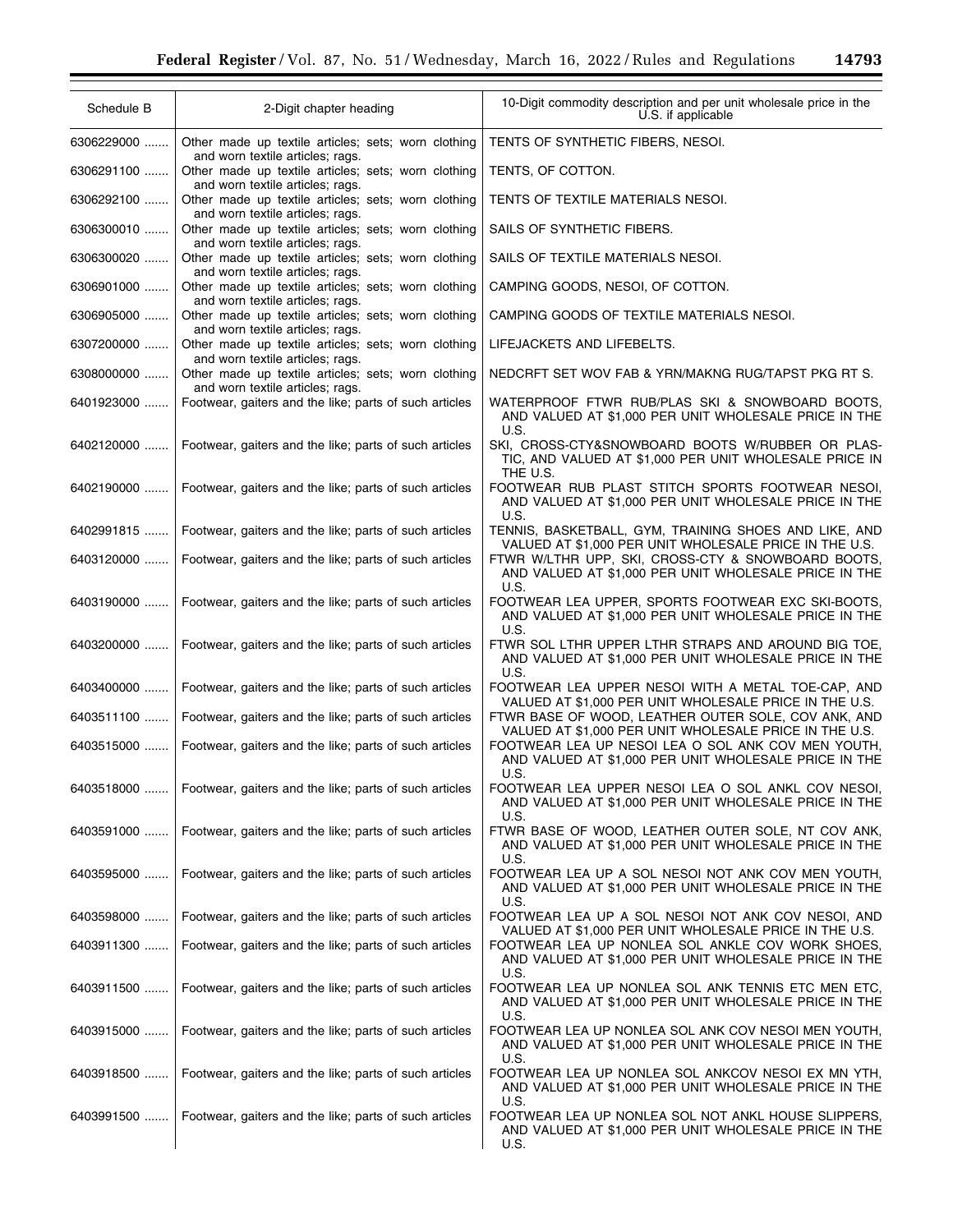Ξ

| Schedule B               | 2-Digit chapter heading                                                                                                                                                                                                     | 10-Digit commodity description and per unit wholesale price in the<br>U.S. if applicable                                   |
|--------------------------|-----------------------------------------------------------------------------------------------------------------------------------------------------------------------------------------------------------------------------|----------------------------------------------------------------------------------------------------------------------------|
| 6403992500               | Footwear, gaiters and the like; parts of such articles                                                                                                                                                                      | FOOTWEAR LEA UP NONLEA SOL NOT ANKL WORK SHOES.<br>AND VALUED AT \$1,000 PER UNIT WHOLESALE PRICE IN THE                   |
| 6403993500               | Footwear, gaiters and the like; parts of such articles                                                                                                                                                                      | U.S.<br>FOOTWEAR LEA UP NONLEA SOL NOTANK TENNIS MEN ETC,<br>AND VALUED AT \$1,000 PER UNIT WHOLESALE PRICE IN THE<br>U.S. |
| 6403995000               | Footwear, gaiters and the like; parts of such articles                                                                                                                                                                      | FOOTWEAR LEA UP NONLEA SOL NOT ANK NESOI MEN YOUT,<br>AND VALUED AT \$1,000 PER UNIT WHOLESALE PRICE IN THE<br>U.S.        |
| 6403998000               | Footwear, gaiters and the like; parts of such articles                                                                                                                                                                      | FOOTWEAR LEA UP NONLEA SOL NOT ANK NESOI EX MN YTH,<br>AND VALUED AT \$1,000 PER UNIT WHOLESALE PRICE IN THE<br>U.S.       |
| 6404110000               | Footwear, gaiters and the like; parts of such articles                                                                                                                                                                      | FOOTWEAR TEX UP RUBPLAS SOL SPORT SHOES, AND VAL-<br>UED AT \$1,000 PER UNIT WHOLESALE PRICE IN THE U.S.                   |
| 6404202500               | Footwear, gaiters and the like; parts of such articles                                                                                                                                                                      | FOOTWEAR TEX UP LEA SOLE FOR MEN, AND VALUED AT<br>\$1,000 PER UNIT WHOLESALE PRICE IN THE U.S.                            |
| 6404204500               | Footwear, gaiters and the like; parts of such articles                                                                                                                                                                      | FOOTWEAR TEX UP LEA SOLE FOR WOMEN, AND VALUED AT<br>\$1,000 PER UNIT WHOLESALE PRICE IN THE U.S.                          |
| 6404206500               | Footwear, gaiters and the like; parts of such articles                                                                                                                                                                      | FOOTWEAR TEX UP LEA SOLE EXCEPT FOR MEN AND WOMEN,<br>AND VALUED AT \$1,000 PER UNIT WHOLESALE PRICE IN THE<br>U.S.        |
| 6405100030               | Footwear, gaiters and the like; parts of such articles                                                                                                                                                                      | FTWR W/UPPERS LETHER/COMPOSITION LEATHER MEN,<br>NESOI, AND VALUED AT \$1,000 PER UNIT WHOLESALE PRICE<br>IN THE U.S.      |
| 6405100060               | Footwear, gaiters and the like; parts of such articles                                                                                                                                                                      | OTH FTWEAR W UPPERS LEATHER/COMPOSITION LEATHER<br>WM, AND VALUED AT \$1,000 PER UNIT WHOLESALE PRICE IN<br>THE U.S.       |
| 6405100090               | Footwear, gaiters and the like; parts of such articles                                                                                                                                                                      | OTH FTWEAR W UPPERS LEATHER/COMP LEATHER OT PER-<br>SON, AND VALUED AT \$1,000 PER UNIT WHOLESALE PRICE IN<br>THE U.S.     |
| 6506100010               |                                                                                                                                                                                                                             | ATH, REC AND SPORT SAFETY HEADGEAR, LINED OR TRMED,<br>AND VALUED AT \$1,000 PER UNIT WHOLESALE PRICE IN THE<br>U.S.       |
| 6506993000               |                                                                                                                                                                                                                             | HEADGR OF FURSKIN, WHETHER OR NT LINED/TRIMMD NESOI,<br>AND VALUED AT \$1,000 PER UNIT WHOLESALE PRICE IN THE<br>U.S.      |
| 6701000000               | Prepared feathers and down and articles made of<br>feathers or of down; artificial flowers; articles of<br>human hair.                                                                                                      | SKINS & OTHR PTS OF BIRDS W/FEATHERS ETC EXC 0505.                                                                         |
| 6911101000               |                                                                                                                                                                                                                             | PORCLN/CHINA, HTL/RESTNT & OTHER WARE NOT HH WARE.                                                                         |
| 6911105500               |                                                                                                                                                                                                                             | TABLE/KITCHENWARE, PORCLN OR CHINA, NT HOTL/RESTNT.<br>HOUSEHOLD ARTICLES OF PORCELAIN OR CHINA, NESOI.                    |
| 6911900050<br>6913100000 |                                                                                                                                                                                                                             | STATUETTES AND OTHER ORNMNTL ARTCLS, PORCLN OR<br>CHN.                                                                     |
| 6913900000               |                                                                                                                                                                                                                             | STATUTTES A OTH ORNMNTL CERAM ARTCLS NT PORC/CHINA.                                                                        |
| 6914100000               |                                                                                                                                                                                                                             | ARTICLES OF PORCELAIN OR CHINA, NESOI.                                                                                     |
| 6914900000<br>7013220000 |                                                                                                                                                                                                                             | CERAMIC ARTICLES NESOI.<br>STEMWARE DRINKING GLASSES OF LEAD CRYSTAL.                                                      |
| 7013330000               |                                                                                                                                                                                                                             | DRINKING GLASSES OF LEAD CRYSTAL.                                                                                          |
| 7013410000               |                                                                                                                                                                                                                             | TBL O KTCHN GLSSWR NT DRNKNG GLSS OF LEAD CRYSTAL.                                                                         |
| 7013910000               |                                                                                                                                                                                                                             | OTHER GLASSWARE, LEAD CRYSTAL, NESOI.                                                                                      |
| 7101100000               | Natural or cultured pearls, precious or semi-precious<br>stones, precious metals, metals clad with precious<br>metal and articles thereof; imitation jewelry; coin.                                                         | NATURAL PEARLS, NOT MOUNTED OR SET, INCL TMP STRNG.                                                                        |
| 7101210000               | Natural or cultured pearls, precious or semi-precious<br>stones, precious metals, metals clad with precious                                                                                                                 | CULTURED PEARLS, UNWORKED.                                                                                                 |
| 7101220000               | metal and articles thereof; imitation jewelry; coin.<br>Natural or cultured pearls, precious or semi-precious<br>stones, precious metals, metals clad with precious<br>metal and articles thereof; imitation jewelry; coin. | CULTURED PEARLS, WORKED, NOT SET.                                                                                          |
| 7102100000               | Natural or cultured pearls, precious or semi-precious<br>stones, precious metals, metals clad with precious                                                                                                                 | DIAMONDS, UNSORTED.                                                                                                        |
| 7103102000               | metal and articles thereof; imitation jewelry; coin.<br>Natural or cultured pearls, precious or semi-precious<br>stones, precious metals, metals clad with precious                                                         | UNWORKED PRECIOUS & SEMI-PREC STONES (EXC DIAMOND).                                                                        |
| 7103104000               | metal and articles thereof; imitation jewelry; coin.<br>Natural or cultured pearls, precious or semi-precious<br>stones, precious metals, metals clad with precious                                                         | SAWN/ROUGH SHAPE PREC&SEMI-PREC ST(EXC DIAM)NESOI.                                                                         |
| 7103910000               | metal and articles thereof; imitation jewelry; coin.<br>Natural or cultured pearls, precious or semi-precious<br>stones, precious metals, metals clad with precious<br>metal and articles thereof; imitation jewelry; coin. | RUBIES, SAPPHIRES AND EMERALDS, OTHERWISE WORKED.                                                                          |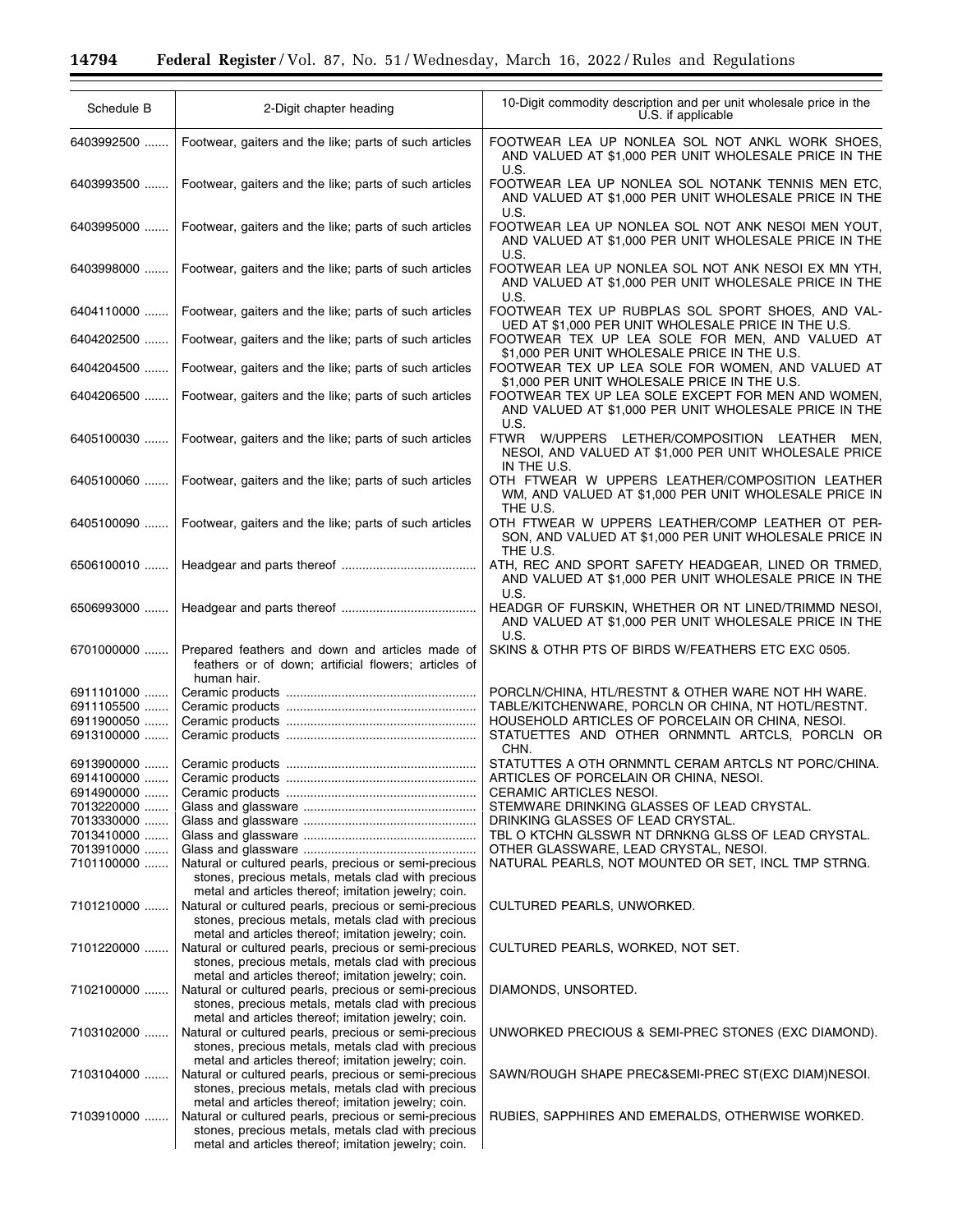i.

| Schedule B | 2-Digit chapter heading                                                                                                                                                                                                     | 10-Digit commodity description and per unit wholesale price in the<br>U.S. if applicable |
|------------|-----------------------------------------------------------------------------------------------------------------------------------------------------------------------------------------------------------------------------|------------------------------------------------------------------------------------------|
| 7103991000 | Natural or cultured pearls, precious or semi-precious<br>stones, precious metals, metals clad with precious<br>metal and articles thereof; imitation jewelry; coin.                                                         | GEMSTONES, NESOI, CUT BUT NOT SET SUITBL FR JEWLRY.                                      |
| 7104200000 | Natural or cultured pearls, precious or semi-precious<br>stones, precious metals, metals clad with precious                                                                                                                 | SYNTHC OR RECNSTRCTD GEMSTONES UNWORKED.                                                 |
| 7104901000 | metal and articles thereof; imitation jewelry; coin.<br>Natural or cultured pearls, precious or semi-precious<br>stones, precious metals, metals clad with precious                                                         | SYN/RECON, GEMSTONES, CUT BUT NOT SET FOR JEWELRY.                                       |
| 7104905000 | metal and articles thereof; imitation jewelry; coin.<br>Natural or cultured pearls, precious or semi-precious<br>stones, precious metals, metals clad with precious                                                         | SYN, RCNSTR GMSTONES WRKD NT SUITBL FOR JEWELRY.                                         |
| 7106911010 | metal and articles thereof; imitation jewelry; coin.<br>Natural or cultured pearls, precious or semi-precious<br>stones, precious metals, metals clad with precious                                                         | SILVER BULLION, UNWROUGHT.                                                               |
| 7106911020 | metal and articles thereof; imitation jewelry; coin.<br>Natural or cultured pearls, precious or semi-precious<br>stones, precious metals, metals clad with precious                                                         | SILVER DORE.                                                                             |
| 7106915000 | metal and articles thereof; imitation jewelry; coin.<br>Natural or cultured pearls, precious or semi-precious<br>stones, precious metals, metals clad with precious                                                         | UNWROUGHT SILVER, NESOI.                                                                 |
| 7106920000 | metal and articles thereof; imitation jewelry; coin.<br>Natural or cultured pearls, precious or semi-precious<br>stones, precious metals, metals clad with precious<br>metal and articles thereof; imitation jewelry; coin. | SILVER, SEMIMANUFACTURED.                                                                |
| 7108121010 | Natural or cultured pearls, precious or semi-precious<br>stones, precious metals, metals clad with precious<br>metal and articles thereof; imitation jewelry; coin.                                                         | GOLD BULLION UNWROUGHT, NONMONETARY.                                                     |
| 7108121020 | Natural or cultured pearls, precious or semi-precious<br>stones, precious metals, metals clad with precious<br>metal and articles thereof; imitation jewelry; coin.                                                         | GOLD DORE, UNWROUGHT, NONMONETARY.                                                       |
| 7108125000 | Natural or cultured pearls, precious or semi-precious<br>stones, precious metals, metals clad with precious<br>metal and articles thereof; imitation jewelry; coin.                                                         | GOLD, NESOI, UNWROUGHT, NONMONETARY.                                                     |
| 7108135000 | Natural or cultured pearls, precious or semi-precious<br>stones, precious metals, metals clad with precious<br>metal and articles thereof; imitation jewelry; coin.                                                         | GOLD, SEMIMANUFACTURED, NESOI, NONMONETARY.                                              |
| 7113110000 | Natural or cultured pearls, precious or semi-precious<br>stones, precious metals, metals clad with precious<br>metal and articles thereof; imitation jewelry; coin.                                                         | JEWELRY AND PARTS THEREOF, OF SILVER.                                                    |
| 7113190000 | Natural or cultured pearls, precious or semi-precious<br>stones, precious metals, metals clad with precious<br>metal and articles thereof; imitation jewelry; coin.                                                         | JEWELRY AND PARTS THEREOF, OF OTH PRECIOUS METAL.                                        |
| 7113200000 | Natural or cultured pearls, precious or semi-precious<br>stones, precious metals, metals clad with precious<br>metal and articles thereof; imitation jewelry; coin.                                                         | JEWELRY AND PARTS, BASE METAL CLAD W PREC METAL.                                         |
| 7114190000 | Natural or cultured pearls, precious or semi-precious<br>stones, precious metals, metals clad with precious<br>metal and articles thereof; imitation jewelry; coin.                                                         | ARTLS OF GLD OR PLAT NESOI.                                                              |
| 7114200000 | Natural or cultured pearls, precious or semi-precious<br>stones, precious metals, metals clad with precious<br>metal and articles thereof; imitation jewelry; coin.                                                         | GOLD/SILVER -SMITHS' ARTCLS A PRTS, BS MTL CL W PM.                                      |
| 7115900000 | Natural or cultured pearls, precious or semi-precious<br>stones, precious metals, metals clad with precious<br>metal and articles thereof; imitation jewelry; coin.                                                         | OTH PREC METL ARTCLS OR ARTCLS CLAD W PM, NESOI.                                         |
| 7116101000 | Natural or cultured pearls, precious or semi-precious<br>stones, precious metals, metals clad with precious<br>metal and articles thereof; imitation jewelry; coin.                                                         | ARTICLES OF NATURAL PEARLS.                                                              |
| 7116102500 | Natural or cultured pearls, precious or semi-precious<br>stones, precious metals, metals clad with precious<br>metal and articles thereof; imitation jewelry; coin.                                                         | ARTICLES OF CULTURED PEARLS.                                                             |
| 7116201000 | Natural or cultured pearls, precious or semi-precious<br>stones, precious metals, metals clad with precious<br>metal and articles thereof; imitation jewelry; coin.                                                         | JEWELRY OF PRECIOUS OR SEMIPRECIOUS STONES.                                              |
| 7116204050 | Natural or cultured pearls, precious or semi-precious<br>stones, precious metals, metals clad with precious<br>metal and articles thereof; imitation jewelry; coin.                                                         | ARTICLES OF PRECIOUS OR SEMIPREC STONES, NT JEWLRY.                                      |
| 7117190000 | Natural or cultured pearls, precious or semi-precious<br>stones, precious metals, metals clad with precious<br>metal and articles thereof; imitation jewelry; coin.                                                         | OTH IMITATION JEWELRY, BASE METAL, INC PR MTL PLTD.                                      |
| 7118100000 | Natural or cultured pearls, precious or semi-precious<br>stones, precious metals, metals clad with precious<br>metal and articles thereof; imitation jewelry; coin.                                                         | COIN (EXCPT GOLD COIN) NOT BEING LEGAL TENDER.                                           |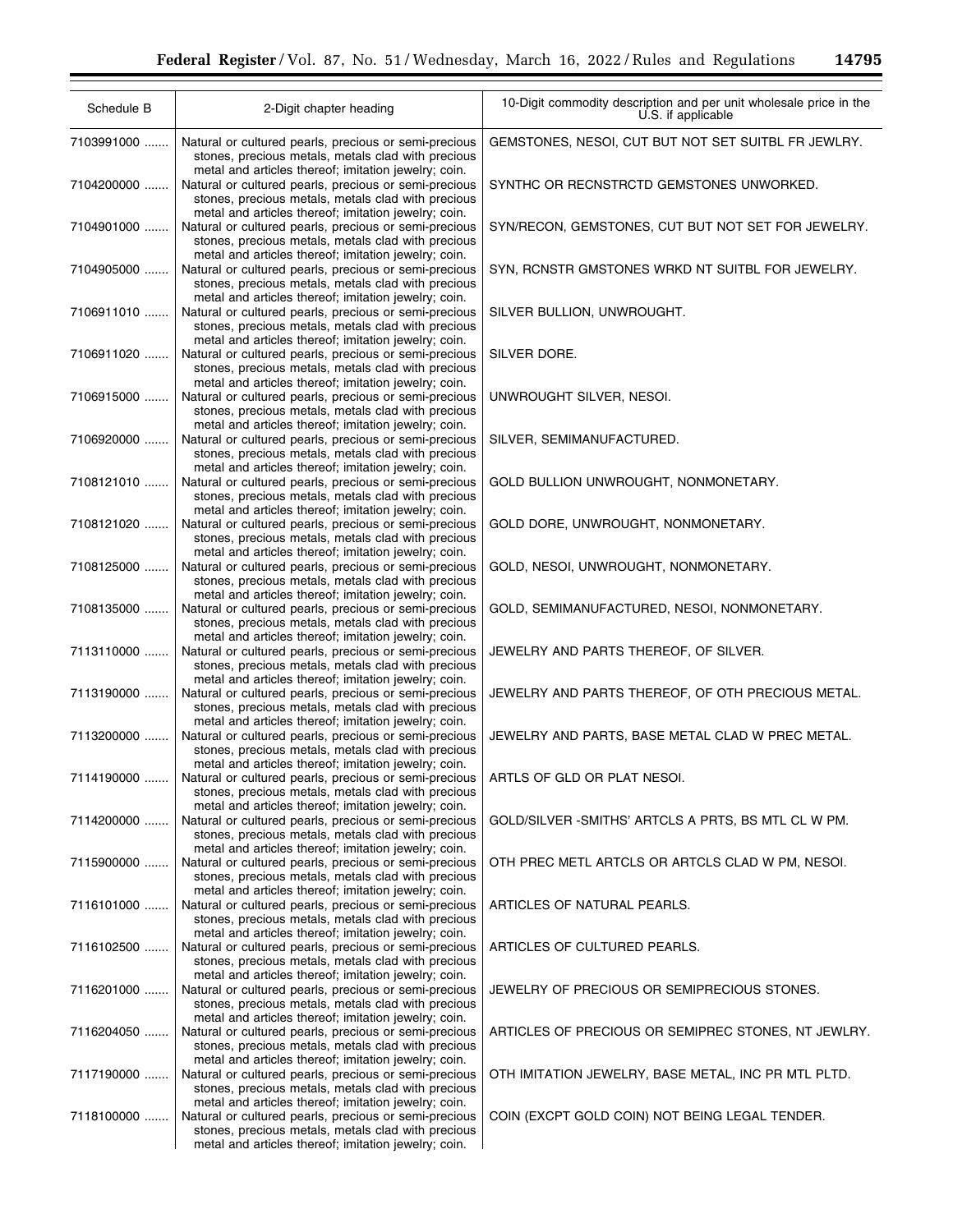$\equiv$ 

| Schedule B                             | 2-Digit chapter heading                                                                                                                                             | 10-Digit commodity description and per unit wholesale price in the<br>U.S. if applicable                                                                      |
|----------------------------------------|---------------------------------------------------------------------------------------------------------------------------------------------------------------------|---------------------------------------------------------------------------------------------------------------------------------------------------------------|
| 7118900030                             | Natural or cultured pearls, precious or semi-precious<br>stones, precious metals, metals clad with precious<br>metal and articles thereof; imitation jewelry; coin. | GOLD COIN NESOI (GOLD CONTENT).                                                                                                                               |
| 7118900050                             | Natural or cultured pearls, precious or semi-precious<br>stones, precious metals, metals clad with precious<br>metal and articles thereof; imitation jewelry; coin. | COIN (EXCEPT GOLD COIN) NESOI.                                                                                                                                |
| 7326906000<br>8306210000<br>8306290000 |                                                                                                                                                                     | OTH ARTIC IOS, CTD OR PLTD W PREC METAL, NESOI.<br>STATUETTES A OTH ORNAMNTS A PRTS PLTD W PREC METAL.<br>STATUETTES A OTH ORNMNTS A PRTS, BS METL NT PM PLT. |
| 8407210000                             | Nuclear reactors, boilers, machinery and mechanical<br>appliances; parts thereof.                                                                                   | OUTBOARD ENGINES FOR MARINE PROPULSION.                                                                                                                       |
| 8407290010                             | Nuclear reactors, boilers, machinery and mechanical<br>appliances; parts thereof.                                                                                   | SPK-IGN REC OR ROT INT COM PST ENG, MAR, IN/OUTBOARD.                                                                                                         |
| 8407290050                             | Nuclear reactors, boilers, machinery and mechanical<br>appliances; parts thereof.                                                                                   | INBOARD ENG WITH INBOARD DRIVE F MARINE PROPULSION.                                                                                                           |
| 8408100010                             | Nuclear reactors, boilers, machinery and mechanical<br>appliances; parts thereof.                                                                                   | DIESEL ENGINES, NOT EXCEEDING 149.2 KW, MARINE.                                                                                                               |
| 8408100020                             | Nuclear reactors, boilers, machinery and mechanical<br>appliances; parts thereof.                                                                                   | COMP-IGNI PST ENG, MARINE, EXC149.2KW, NOT EXC223.8KW.                                                                                                        |
| 8409916000                             | Nuclear reactors, boilers, machinery and mechanical<br>appliances; parts thereof.                                                                                   | PARTS F SPARK IG ENG FOR MARINE PROPULSION.                                                                                                                   |
| 8412294000                             | Nuclear reactors, boilers, machinery and mechanical<br>appliances; parts thereof.                                                                                   | HYDROJET ENGINES FOR MARINE PROPULSION.                                                                                                                       |
| 8412901000                             | Nuclear reactors, boilers, machinery and mechanical<br>appliances; parts thereof.                                                                                   | PARTS OF HYDROJET ENGINES FOR MARINE PROPULSION.                                                                                                              |
| 8471300100                             | Nuclear reactors, boilers, machinery and mechanical<br>appliances; parts thereof.                                                                                   | PORT DGTL ADP MACH, <10 KG, AT LEAST CPU, KBRD, DSPLY.                                                                                                        |
| 8703101000                             | Vehicles other than railway or tramway rolling stock,<br>and parts and accessories thereof.                                                                         | VEHICLES DESIGNED FOR TRAVELING ON SNOW.                                                                                                                      |
| 8703210100                             | Vehicles other than railway or tramway rolling stock,<br>and parts and accessories thereof.                                                                         | PASS MTR VEH, ONLY SPARK IGN ENG, NOT OV 1,000 CC.                                                                                                            |
| 8703220100                             | Vehicles other than railway or tramway rolling stock,<br>and parts and accessories thereof.                                                                         | PASS MOTOR VEH, ONLY SPARK IGN ENG, (1,000-1,500 CC).                                                                                                         |
| 8703230145                             | Vehicles other than railway or tramway rolling stock,                                                                                                               | VEHICLES, NESOI, NEW, ENG (1,500-3,000 CC) LE 4CYL.                                                                                                           |
| 8703230160                             | and parts and accessories thereof.<br>Vehicles other than railway or tramway rolling stock,                                                                         | PASS VEH, OV 4 N/O 6 CYL, 1,500-3,000CC.                                                                                                                      |
| 8703230170                             | and parts and accessories thereof.<br>Vehicles other than railway or tramway rolling stock,                                                                         | 3PASS VEH, SPARK IGN, >6 CYL, 1,500-3,000 CC.                                                                                                                 |
| 8703230190                             | and parts and accessories thereof.<br>Vehicles other than railway or tramway rolling stock,                                                                         | USED VEHICLES, ONLY SK IG (1,500-3,000 CC), NESOI.                                                                                                            |
| 8703240140                             | and parts and accessories thereof.<br>Vehicles other than railway or tramway rolling stock,                                                                         | PASS VEH, SPK IGN >3,000 CC, 4 CYL & UN.                                                                                                                      |
| 8703240150                             | and parts and accessories thereof.<br>Vehicles other than railway or tramway rolling stock,                                                                         | PASS VEH, ONLY SPK IGN OV 4 N/O 6 CYL, OV 3,000 CC.                                                                                                           |
| 8703240160                             | and parts and accessories thereof.<br>Vehicles other than railway or tramway rolling stock,                                                                         | PASS VEH, ONLY SPK IGN >6 CYL, >3,000 CC, NEW.                                                                                                                |
| 8703240190                             | and parts and accessories thereof.<br>Vehicles other than railway or tramway rolling stock,                                                                         | PASS MTR VEH, ONLY SPARK IGN, GT 3,000 CC, USED.                                                                                                              |
| 8703310100                             | and parts and accessories thereof.<br>Vehicles other than railway or tramway rolling stock,                                                                         | PASS VEH, ONLY COMPR IG, DIESEL, <1,500 CC.                                                                                                                   |
| 8703320110                             | and parts and accessories thereof.<br>Vehicles other than railway or tramway rolling stock,                                                                         | PASS VEH, DIESEL ENG, ONLY CMP-IG, 1,500-2,500 CC, NEW.                                                                                                       |
| 8703320150                             | and parts and accessories thereof.<br>Vehicles other than railway or tramway rolling stock,                                                                         | PASS VEH, DIESEL ENG, ONLY COMP-IG 1,500-2,500 CC, USED.                                                                                                      |
| 8703330145                             | and parts and accessories thereof.<br>Vehicles other than railway or tramway rolling stock,                                                                         | PASS VEH, DIESEL, ONLY COMP-IG, >2,500 CC, NEW, NES.                                                                                                          |
| 8703330185                             | and parts and accessories thereof.<br>Vehicles other than railway or tramway rolling stock,                                                                         | PASS VEH, DIESEL, ONLY COMP-IG, >2,500 CC, USE, NES.                                                                                                          |
| 8703400005                             | and parts and accessories thereof.<br>Vehicles other than railway or tramway rolling stock,                                                                         | PASS MOT VEH LT = 1,000 CC SPRK IGN/ELEC NCHRG ENG,                                                                                                           |
| 8703400010                             | and parts and accessories thereof.<br>Vehicles other than railway or tramway rolling stock,                                                                         | NES.<br>PSSNGR VEH, SPARK IGN AND ELCTC MTR, 1,000-1,500 CC.                                                                                                  |
| 8703400020                             | and parts and accessories thereof.<br>Vehicles other than railway or tramway rolling stock,                                                                         | PASS VEH, SPRK IG/ELEC, NCHG, NESOI, 4 CYL, 500–3,000 CC.                                                                                                     |
| 8703400030                             | and parts and accessories thereof.<br>Vehicles other than railway or tramway rolling stock,                                                                         | PASS VEH SPK IGN/ELEC, NCHG PL >4 <6 CYL, 1,500-3,000 CC.                                                                                                     |
| 8703400040                             | and parts and accessories thereof.<br>Vehicles other than railway or tramway rolling stock,                                                                         | 3PASS VEH, SPARK IGN/ELEC, NCHRG >6 CYL, 1,500–3,000CC.                                                                                                       |
| 8703400045                             | and parts and accessories thereof.<br>Vehicles other than railway or tramway rolling stock,                                                                         | USED VHCLS, SPRK AND ELCTC ENGN 1,500-3,000 CC NESOI.                                                                                                         |
| 8703400060                             | and parts and accessories thereof.<br>Vehicles other than railway or tramway rolling stock,<br>and parts and accessories thereof.                                   | PASS VEH, SPK IGN/ELEC NCHG PLG >3,000 CC, 4 CYL & UN.                                                                                                        |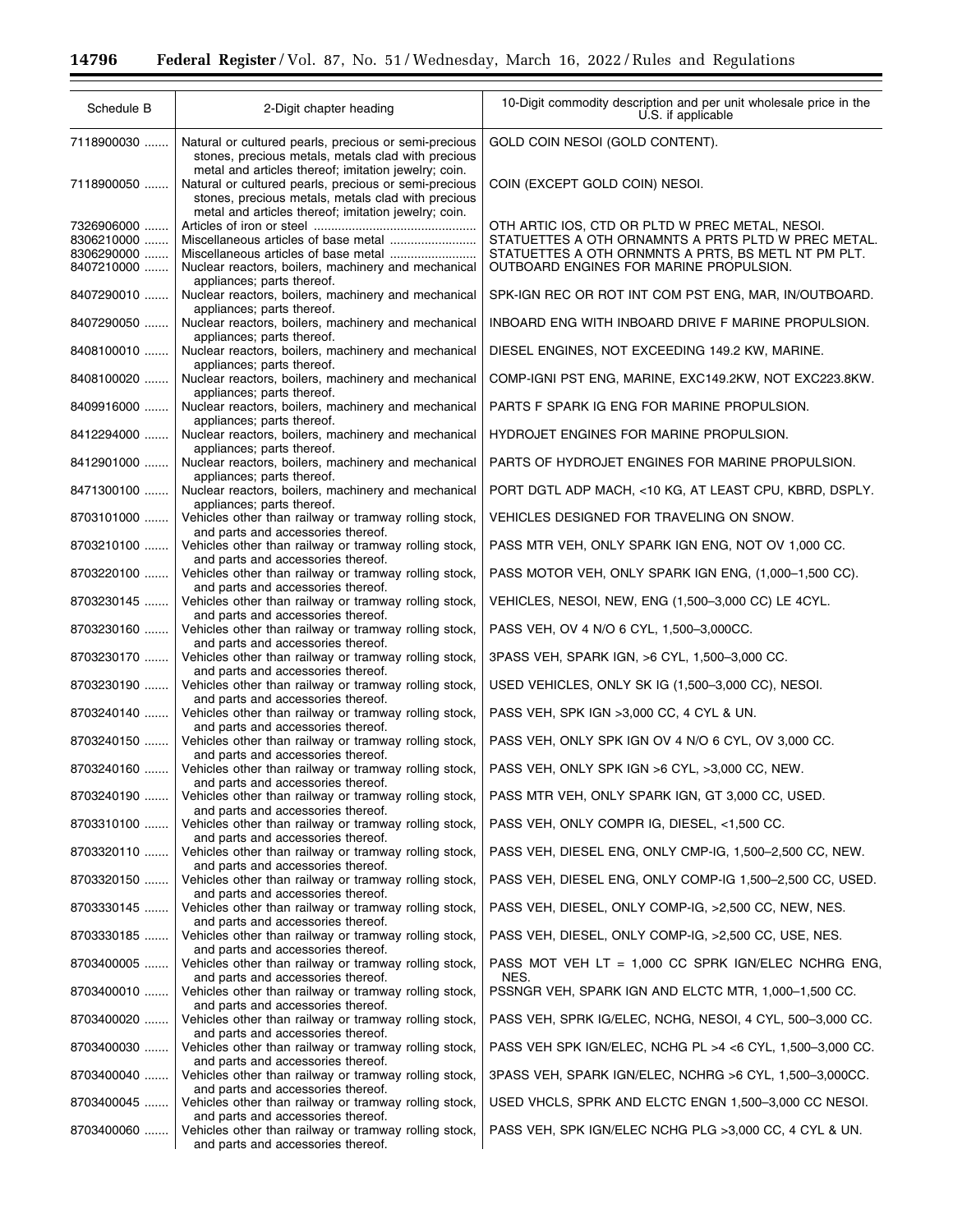| Schedule B | 2-Digit chapter heading                                                                                                           | 10-Digit commodity description and per unit wholesale price in the<br>U.S. if applicable |
|------------|-----------------------------------------------------------------------------------------------------------------------------------|------------------------------------------------------------------------------------------|
| 8703400070 | Vehicles other than railway or tramway rolling stock,                                                                             | PASS VEH, SPK IGN/ELEC NCHG PLUG >4 <6 CYL, >3,000 CC.                                   |
| 8703400080 | and parts and accessories thereof.<br>Vehicles other than railway or tramway rolling stock,<br>and parts and accessories thereof. | PASS VEH, SPK IGN/ELEC, NWCHRG PLG >6 CYL, >3,000 CC.                                    |
| 8703400090 | Vehicles other than railway or tramway rolling stock,<br>and parts and accessories thereof.                                       | PASS VEH, SPK IG & ELEC NO PLUG, OVER 3,000 CC, USED.                                    |
| 8703500010 | Vehicles other than railway or tramway rolling stock,<br>and parts and accessories thereof.                                       | PASS VEH, DIESEL AND ELEC NO PLUG, <1,500 CC.                                            |
| 8703500030 | Vehicles other than railway or tramway rolling stock,                                                                             | PASS VEH, DIESL/ELC (NO PLUG) 1,500-2,500 CC, NEW.                                       |
| 8703500050 | and parts and accessories thereof.<br>Vehicles other than railway or tramway rolling stock,                                       | PASS VEH, DIES/ELEC (NO PLG) ENG, 1,500-2,500 CC, USED.                                  |
| 8703500070 | and parts and accessories thereof.<br>Vehicles other than railway or tramway rolling stock,<br>and parts and accessories thereof. | PASS VEH, DIESEL/ELEC, >2,500 CC, NEW, NESOI.                                            |
| 8703500090 | Vehicles other than railway or tramway rolling stock,<br>and parts and accessories thereof.                                       | PASS VEH, DIESEL/ELEC, >2,500 CC, USED, NESOI.                                           |
| 8703600005 | Vehicles other than railway or tramway rolling stock,<br>and parts and accessories thereof.                                       | PASS MOT VEH LT = 1,000 CC SPARK IGN/ELEC CHRG W PLG.                                    |
| 8703600010 | Vehicles other than railway or tramway rolling stock,<br>and parts and accessories thereof.                                       | PASSVEH, SP-IGN/ELEC W/PLUG ENG, (1,000-1,500 CC).                                       |
| 8703600020 | Vehicles other than railway or tramway rolling stock,<br>and parts and accessories thereof.                                       | PASS VEH, SPK IGN/ELEC, WITH PLUG 4 CYL, 1,500-3,000 CC.                                 |
| 8703600030 | Vehicles other than railway or tramway rolling stock,<br>and parts and accessories thereof.                                       | PASS VEH, SPK IGN/ELEC CHRG PLG >4 <6CYL, 1,500-3,000 CC.                                |
| 8703600040 | Vehicles other than railway or tramway rolling stock,<br>and parts and accessories thereof.                                       | 3PASS VEH, SPRK IGN/ELEC CHRG, >6 CYL, 1,500-3,000 CC.                                   |
| 8703600045 | Vehicles other than railway or tramway rolling stock,<br>and parts and accessories thereof.                                       | USED VEHICLES, SPK/ELEC (1,500-3,000 CC), NESOI.                                         |
| 8703600060 | Vehicles other than railway or tramway rolling stock,<br>and parts and accessories thereof.                                       | PASS VEH, SPK IGN/ELEC CHRG PLUG >3,000 CC, 4 CYL & UN.                                  |
| 8703600070 | Vehicles other than railway or tramway rolling stock,<br>and parts and accessories thereof.                                       | PASS VEH, SPK IGN/ELEC, CHRG PLUG >4, <6 CYL, >3,000 CC.                                 |
| 8703600080 | Vehicles other than railway or tramway rolling stock,<br>and parts and accessories thereof.                                       | PASS VEH, SPK IGN/ELEC CHRG PLUG >6 CYL, >3,000 CC.                                      |
| 8703600090 | Vehicles other than railway or tramway rolling stock,<br>and parts and accessories thereof.                                       | PASS MTR VEH, SP IGN/ELEC, OVER 3,000 CC, USED.                                          |
| 8703700010 | Vehicles other than railway or tramway rolling stock,<br>and parts and accessories thereof.                                       | PASSENGER VEHICLES, DIESEL/ELEC, <1,500 CC.                                              |
| 8703700030 | Vehicles other than railway or tramway rolling stock,<br>and parts and accessories thereof.                                       | PASS VEH, DIESE/ELEC, OV 1,500 BT NT OV 2,500 CC, NEW.                                   |
| 8703700050 | Vehicles other than railway or tramway rolling stock,<br>and parts and accessories thereof.                                       | PASS VEH, DIESL/ELEC, OV 1500 BT NT OV 2,500 CC, USED.                                   |
| 8703700070 | Vehicles other than railway or tramway rolling stock,<br>and parts and accessories thereof.                                       | PASS MOTOR VEH, DIESL/ELECTRIC, >2,500 CC, NEW, NESOI.                                   |
| 8703700090 | Vehicles other than railway or tramway rolling stock,<br>and parts and accessories thereof.                                       | PASS MOTOR VEH, DIESL/ELECTRI, > 2,500 CC, USED, NESOI.                                  |
| 8703800000 | Vehicles other than railway or tramway rolling stock,<br>and parts and accessories thereof.                                       | PASSENGER MOTOR VEHICLES ONLY ELECTRC MOTOR,<br>NESOI.                                   |
| 8703900100 | Vehicles other than railway or tramway rolling stock,<br>and parts and accessories thereof.                                       | PASSENGER MOTOR VEHICLES, NESOI.                                                         |
| 8706001520 | Vehicles other than railway or tramway rolling stock,<br>and parts and accessories thereof.                                       | CHASSIS FITTED W/ENG, FOR PASSENGER AUTOMOBILES.                                         |
| 8707100020 | Vehicles other than railway or tramway rolling stock,<br>and parts and accessories thereof.                                       | BODIES FOR PASSENGER AUTOS OF HEADING 8703.                                              |
| 8711200000 | Vehicles other than railway or tramway rolling stock,<br>and parts and accessories thereof.                                       | EXC50CC,<br><b>MOTORCYCLES</b><br>(INCLUDING<br>MOPEDS), CYCL,<br>NT250C.                |
| 8711300000 | Vehicles other than railway or tramway rolling stock,<br>and parts and accessories thereof.                                       | <b>MOTORCYCLES</b><br>MOPEDS), CYCL,<br>EXC250CC,<br>(INCLUDING<br>NT500.                |
| 8711400000 | Vehicles other than railway or tramway rolling stock,<br>and parts and accessories thereof.                                       | MOTORCYCLES, CYCL, EXC500, NT800CC.                                                      |
| 8711500000 | Vehicles other than railway or tramway rolling stock,<br>and parts and accessories thereof.                                       | MOTORCYCLES, CYCL, EXCD 800 CC.                                                          |
| 8711600000 | Vehicles other than railway or tramway rolling stock,<br>and parts and accessories thereof.                                       | MOTORCYCLES (INCLUDING MOPED) ELECTRIC MOTOR, NESOI.                                     |
| 8711900100 | Vehicles other than railway or tramway rolling stock,<br>and parts and accessories thereof.                                       | MOTORCYCLES (INCLUDING MOPEDS), NESOI.                                                   |
| 8714100010 | Vehicles other than railway or tramway rolling stock,<br>and parts and accessories thereof.                                       | SADDLES AND SEATS OF MOTORCYCLES.                                                        |
| 8714100090 | Vehicles other than railway or tramway rolling stock,<br>and parts and accessories thereof.                                       | PARTS, NESOI, OF MOTORCYCLES.                                                            |